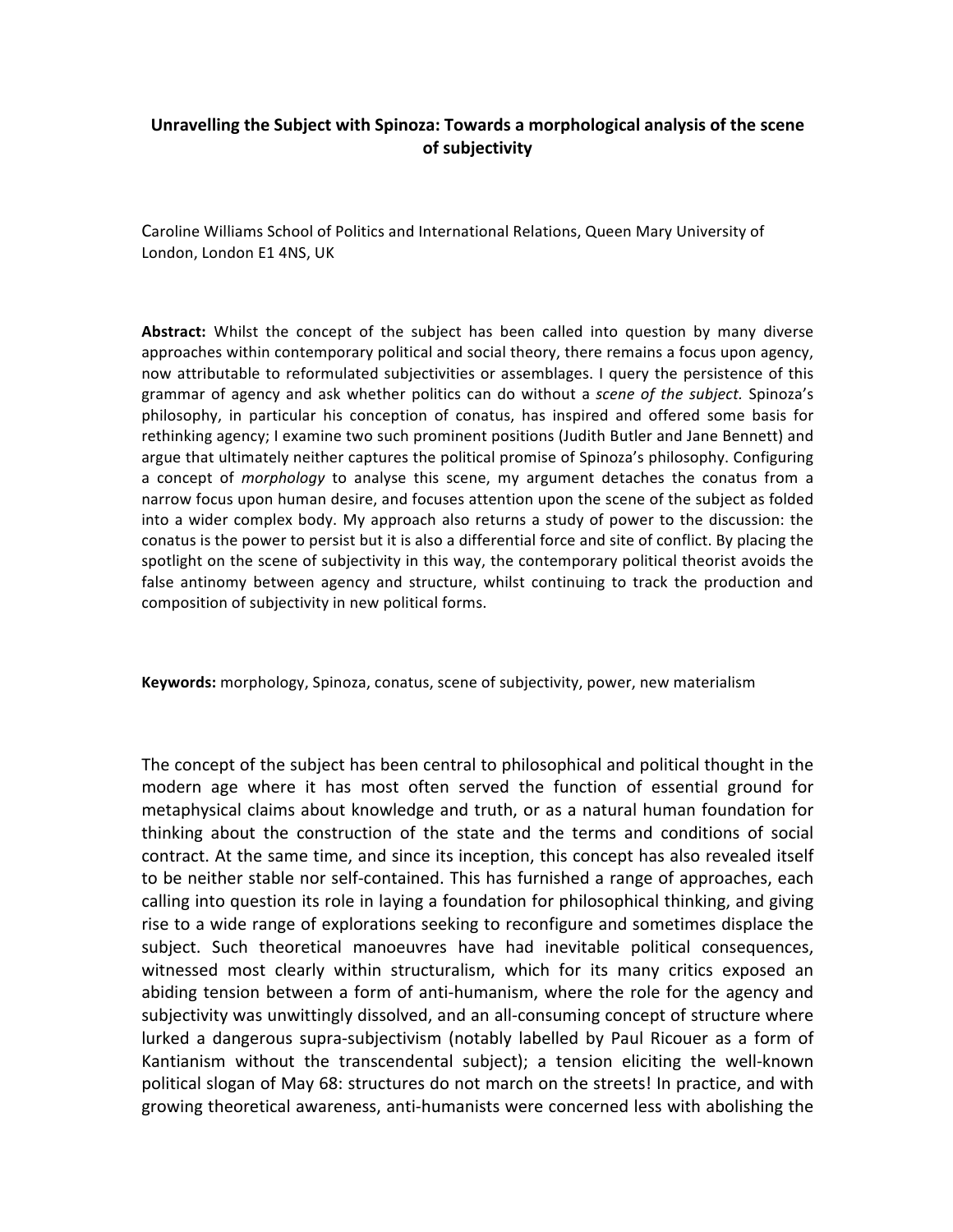subject and replacing it with a new foundation, and more with charting the subtle production of its multiple conditions of existence.

My intention is not to return directly to these now well-rehearsed debates, but to highlight a similar series of tensions, albeit with different inflections, that are strikingly evident in forms of contemporary critical thought. Here, a turn to Spinoza's philosophy has inspired and offered some basis for rethinking both the form or genesis of subjectivity, specifically its ethical comportment, and for unravelling the subject within a posthuman ontological setting. Paradoxically, these diverse turns to Spinoza have entailed attention be directed away from the subject and toward a foregrounding of processes of discursive or material production. Indeed, like earlier forms of antihumanism, these new positions hardly present a total eclipse of the modern grammar of subjectivity. The focus continues to be upon the agency of matter, objects or things, as well as a regard for human implication, and imbrication, within material and discursive processes. Not a surpassing of the human, then, but a *recasting* and recontextualising of its precise terms of reference (Wolfe, 2010; Braidotti, 2013). If the reverberations of a crisis of the subject of modern philosophy continue, efforts still abound in the theorisation of new conceptions of agency now attributable to reformulated, dispersed, or discursive subjectivities, or to non-subjective forms, fields, and assemblages. How might we understand this sustained interest in agency alongside what appears to be an *elision* of the metaphysical subject? We might want to inquire whether politics can do without this *scene of the subject* - even as it claims to reconceive its political forms and metaphysical status.

In this article I intend to respond to these problems by placing a spotlight precisely upon this scene of subjectivity. Inspired by my own engagement with Spinoza, I configure a conceptual tool, what I here call a *morphology*, to help investigate and map the ontological shape and force of this scene.<sup>i</sup> This idea of morphology has two important dimensions that I briefly elucidate. Firstly, it is processual. It encourages a dynamic view of the unfinished formation of the subject, conceived as only one element or relation among a collection of many other bodies and things. A temporal series of potential relations might compose a morphology when various parts 'stick', conjoin, combine or cohere as a dynamic form that is always in the process of metamorphosis.<sup>"</sup> If this concept of morphology is ontological, as I suggest it is, it nonetheless lacks a single centre, an essence, a simple unity; we might instead usefully think about its composition as an economy of differential relations. Secondly, morphology, as it is conceived here, is characterised by a tendency toward persistence and perseverance as much as mututation and transformation. To comprehend the question of forming and formation as an activity intrinsic to all bodies and things, I turn to Spinoza. In particular, his concept of conatus as the power of *each thing* to 'persevere in its being' (EIII, P6<sup>iii</sup>) helps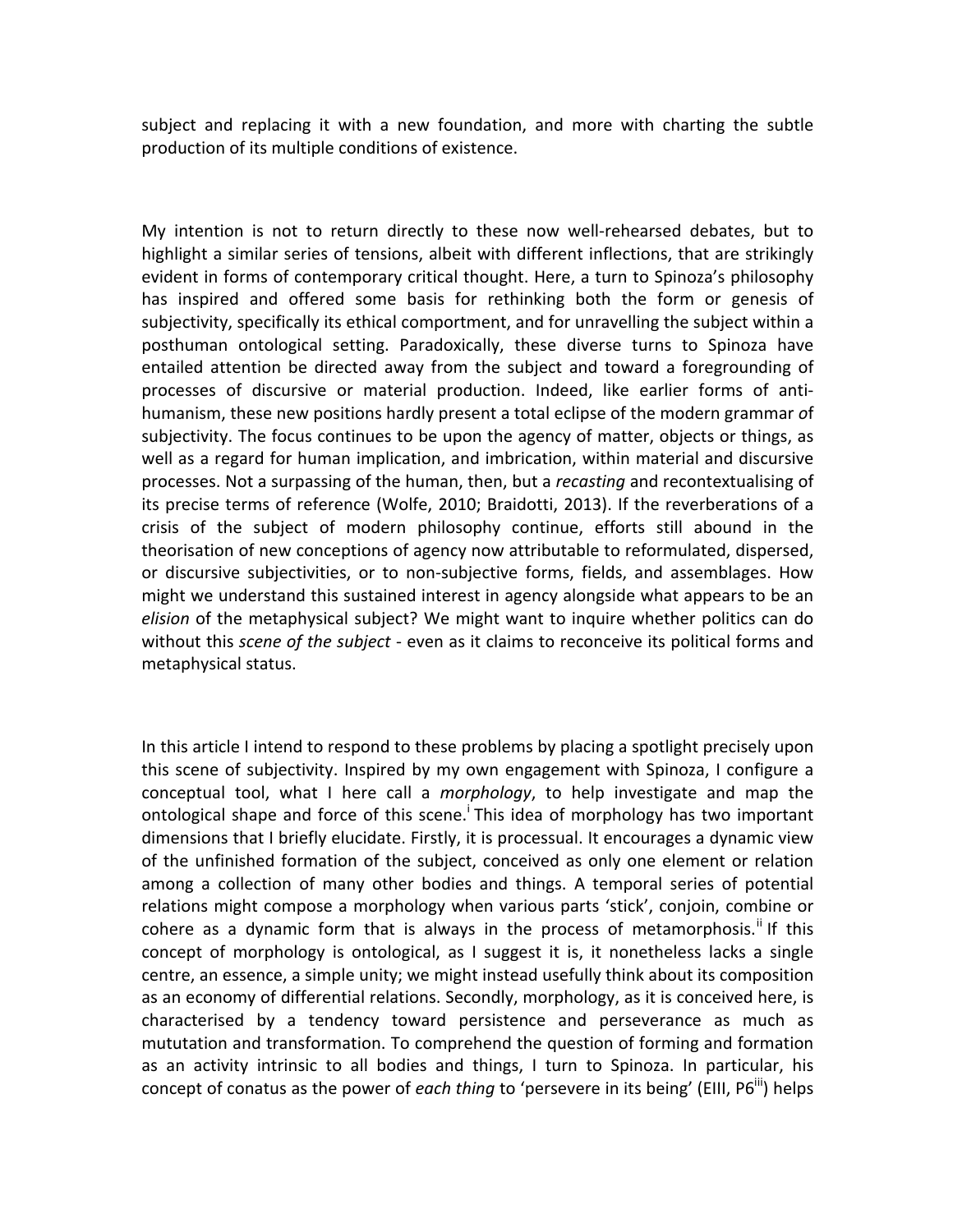draw out the political contours of this morphology, as well as to indicate some of the ways in which politics itself is always its mode of composition. To remain close to the tenor of Spinoza's radical philosophy of nature, I claim the conatus is best considered as a non-subjective principle, as an essential characteristic of *all* things, and that it is most usefully conceived beyond or outside the subject, in the wider context of an ontology of relation. This approach, however, will not elide the subject, and the intention here is to track its production amidst the morphological relations of which it is a part.

A number of contemporary theorists have been similarly drawn in recent years to the power of Spinoza's philosophy. Two theorists, in particular, stand out for consideration in the argument developed here since both share my regard for the way in which dominant philosophies of the subject must be unravelled and reconfigured, and both draw - albeit in quite different ways - upon Spinoza's concept of conatus. First, Jane Bennett's recent influential work *Vibrant Matter* theorises a new form of materialism where nature and life are dispersed processes and complexly constructed sites, and the agency of non-human assemblages is brought into play (Bennett, 2010, 2012). This attention to a non-human milieu of actants is attuned to its own resonances with Spinoza's philosophy. Suggesting that what she calls thing-power 'bears a family resemblance' to Spinoza's concept of conatus, Bennett seeks to dislodge the superiority of human power or agency (2010, p.2). At the same time, (and somewhat problematically for my own argument here), Bennett acknowledges that 'the otherwise important topic of subjectivity... gets short shrift' in her book, so she might focus instead 'on the task of developing a vocabulary and syntax for, and thus a better discernment of, the active powers issuing from *non-subjects'* (2010, p.ix, emphasis added). Second, Judith Butler's writings, expansive in their range and contribution, have often traced precisely the weight of a paradox intrinsic to the ontological formation of the human subject. For her, the subject describes a dual process where self-becoming, or selfformation, is inseparable from a subjugation to power. Subjection thus names a general trope, or retro-active *turning* of the subject back upon itself to delineate the very possibility of subjectivity (see Butler, 1997, chp 1). 'Part of the difficulty,' Butler reasons, 'is that the subject is itself a site of this ambivalence in which the subject emerges both as the effect of a prior power and as the condition of possibility for a radically conditioned form of agency' (1997, p.14-15). Neither constitutive nor constituted, and without the power of determination, that which Butler continues to call the subject must live out this paradox, or vacillation, at the heart of power relations. In her more recent writings, Butler recasts this already decomposed subject within the realm of ethics and responsibility where, following closely on Spinoza's trail, she posits 'a certain desire to persist', a force of conative striving 'that underwrites recognition, so that forms of recognition or, indeed, forms of judgement that seek to relinquish or destroy, the desire to persist, the *desire for life itself* undercut the very preconditions of recognition' (Butler, 2005, p.44).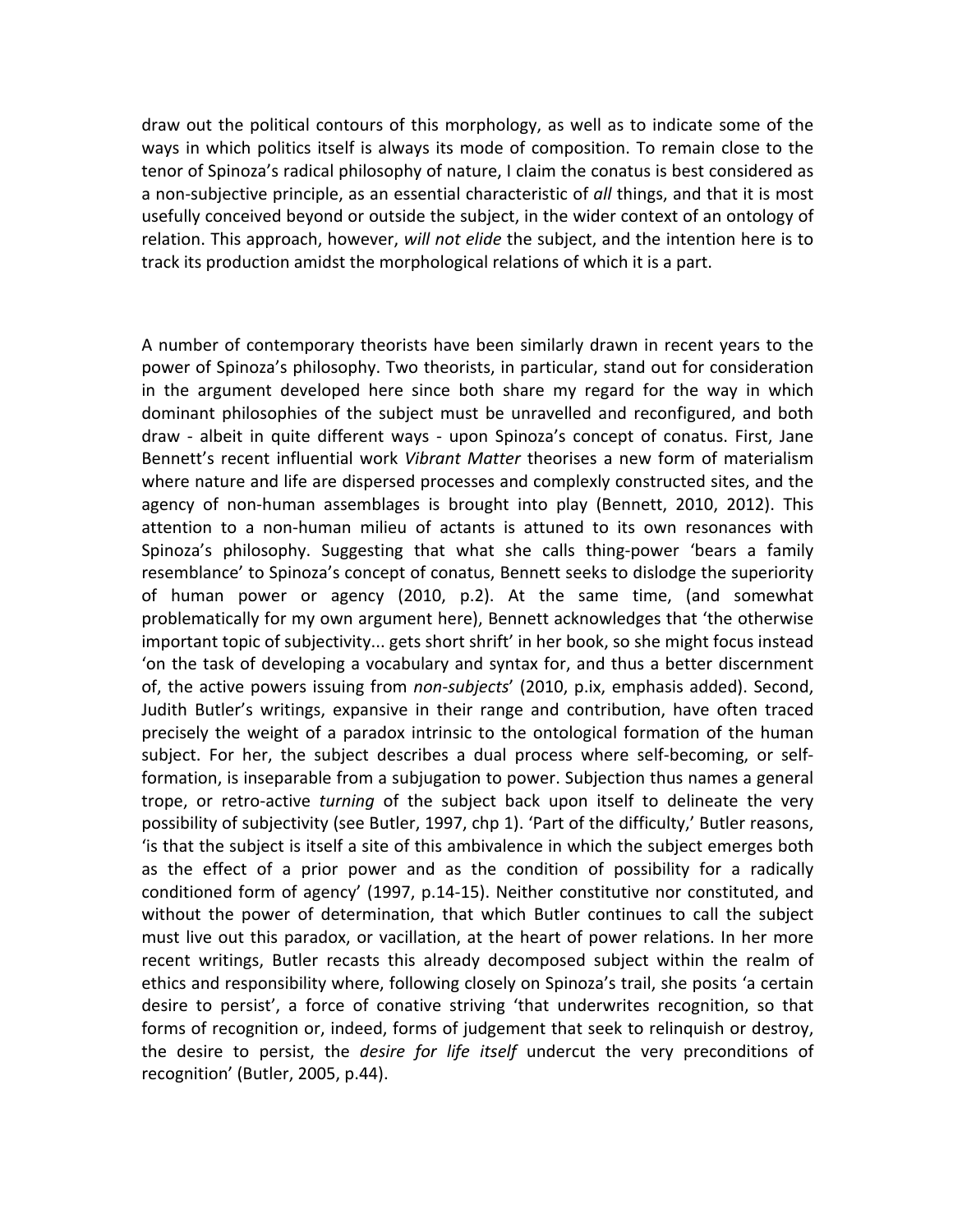I do not wish to suggest that the positions of either Bennett or Butler be described as Spinozist in any straightforward sense.  $iv$  Furthermore, the theoretical differences between the two are pronounced, even though at times the ethico-political resonances of their writings might share a common space. Their mobilisations of Spinoza are nonetheless significant; they point especially to the political stakes of, and the possible resources to be found within, and beyond, humanist discourses. Following an engagement with both theorists, I will conclude that neither position fully explores the potentialities inherent in Spinoza's thought, and specifically in relation to his concept of conatus. Ultimately, Butler's psychoanalytic formulations of the conatus as an a priori essence or desire tethers subjectivity too closely to a form of humanism, and opens her position to the kind of criticisms that my own reading of Spinoza hopes to avoid. Neither does Bennett's bracketing of what I call here 'the scene of subjectivity' end up able to bypass the *matter* of the subject. It may be the case, as the new materialist could argue, that the subject unravels to such a degree that theory can no longer *lay hold* of any subject. The risk of this position, in my view, is a repetition of the position of 'high' structuralism where the philosophical grammar of the subject emerges once again in another (possibly every) place: the world becomes subjectivised. This kind of position, this risk, must be avoided.

The distinctive morphology for thinking *through* subjectivity developed here remains sensitive to the dangers of continuing to work with, and utilise, the concept of the subject in a reconfigured sense. In my view, the matter of subjectivity is always a political matter. For this reason, I am reluctant to relinquish it. If it is the case that human subjects can no longer be understood to stand alone as the single principle or fulcrum of organisation for collective life, a *stronger* materialist account is required of the *morphology* of subjectivity, its coming into being as an arrangement of parts or as a temporary formation that might be subject to capture or combination, containment, exchange, and transformation. It is these political relations of figuration and mutation that my own engagement with Spinoza intends to develop. In my reading of it, the conatus becomes inextricably tied to the movement of power and force revealing, I suggest, something akin to the life of power upon the field of subjectivity. Against poststructuralist theories that all too readily missed the materialist component of analysis, reducing the subject to a symbolic, linguistic or discursive effect only to later resurrect, resignify and rearticulate a *new* human form, the concept of morphology brings a more nuanced, materialist understanding of the scene of subjectivity, bodies, and things, shedding light on political relations that might otherwise remain hidden.

My argument takes the following structure. I begin Part I with Spinoza's philosophy in order to elucidate the concept of the conatus at stake. Part II explores the different interpretations of Spinoza by Butler and Bennett. This allows me to set in play and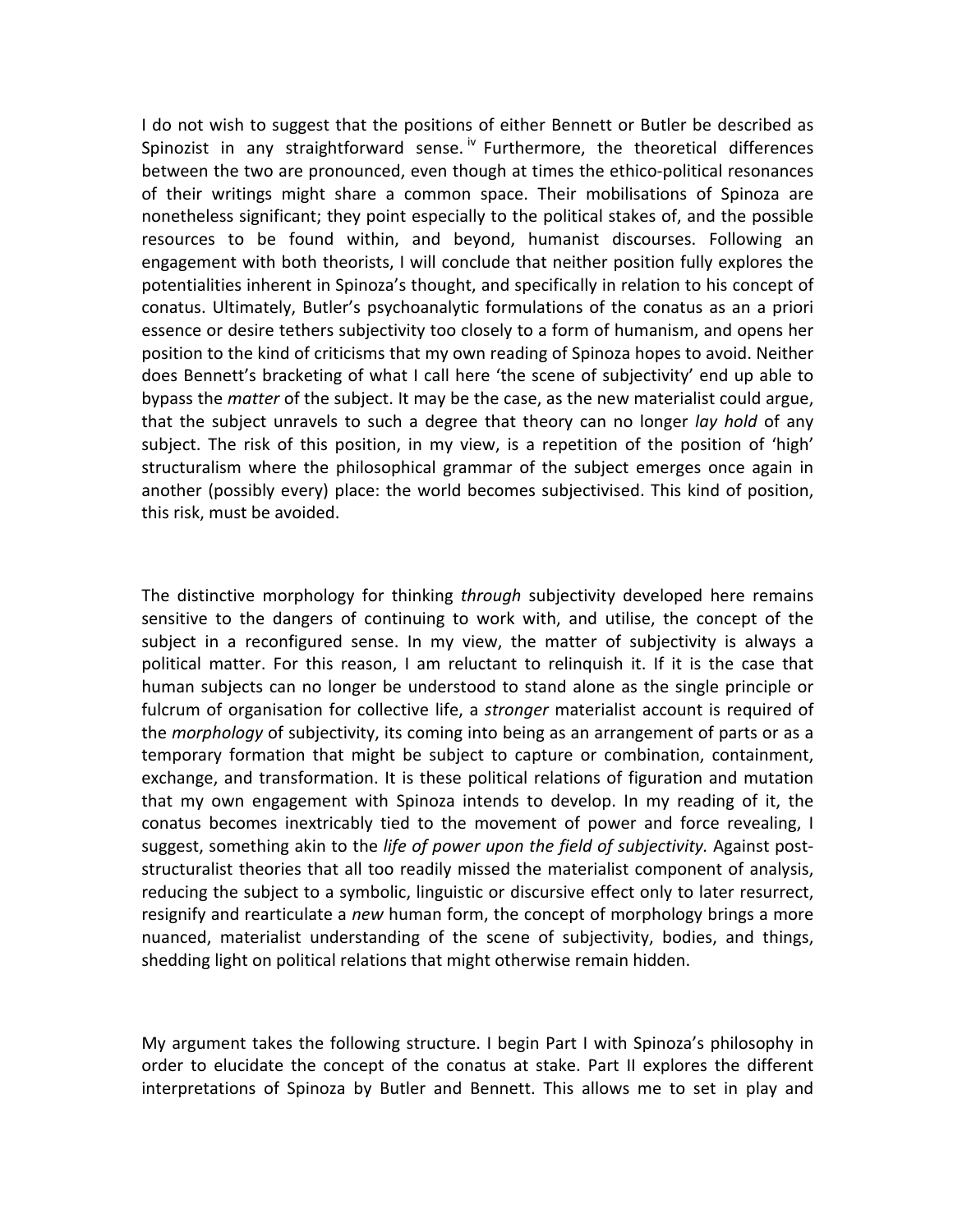delineate some of the requirements for my own morphology of subjectivity, which I set out further in Part III. Here I demonstrate the profound political sense of the concept of the conatus, and establish its utility in a morphological analysis of the scene of subjectivity. 

# **I. Thinking beyond the Subject with Spinoza: or, what exactly does Spinoza understand** by the *conatus*?

We find very few (in fact, only two) direct references to the subject in Spinoza's *Ethics*.<sup>v</sup> This is in part because the *subjectum*, that which Foucault has theorised as the empiricotranscendental doublet of modern thought, had yet to crystallize and master the elements and relations governing its formation as the *leitmotif* of modern philosophy (see Foucault, 1970). There is, arguably, no grammatical 'I' in Spinoza's philosophy. But it is also because Spinoza's view of the world as substance requires no theory or faculty of consciousness and subjectivity as interiority, since its starting point precludes the kind of containment or identity that has generally accompanied such a theory. Spinoza's philosophy avoids the lure of anthropocentrism; his concern is with the production of an *individuum* (for which more than fifty references in the *Ethics*) conceived always as a composite of bodies and relations between parts, so that even the human body requires a wider body of organic and inorganic forms to maintain its existence. This premodern concept of *individuum* thus has nothing to do with liberal notions that we tend to associate with the bounded individual and possessive individualism. When in Part II of the *Ethics* Spinoza constructs an ontology of the production of complex bodies as an *individuum* (EIII, P13-14), it is apparent that their composition (and decomposition) is a dynamic and continuous process:

When a number of bodies, whether of the same or different size, are so constrained by other bodies that they lie upon one another, or if they so move, whether with the same degree or different degrees of speed, that they communicate their motions to each other in a certain fixed manner, we shall say that those bodies are united with one another and that they all together compose one body or Individual, which is distinguished from the others by this union of bodies (EII P13 Def)

Recent continental scholarship has drawn attention to the ideas of encounter and relation in the construction of Spinoza's ontology (Balibar, 1997, 1998; Deleuze, 1988a; Morfino, 2006). Building upon these approaches, I view Spinoza's ontology of substance not as the figure of a *sub-stantia* as ground, or foundation of all forms. All forms (better, morphologies) of life are modifications of an infinite, non-teleological substance that is best described as a *field of variations or differences* where each mode of substance, or genera of being, is constituted by relations of encounter and interaction with other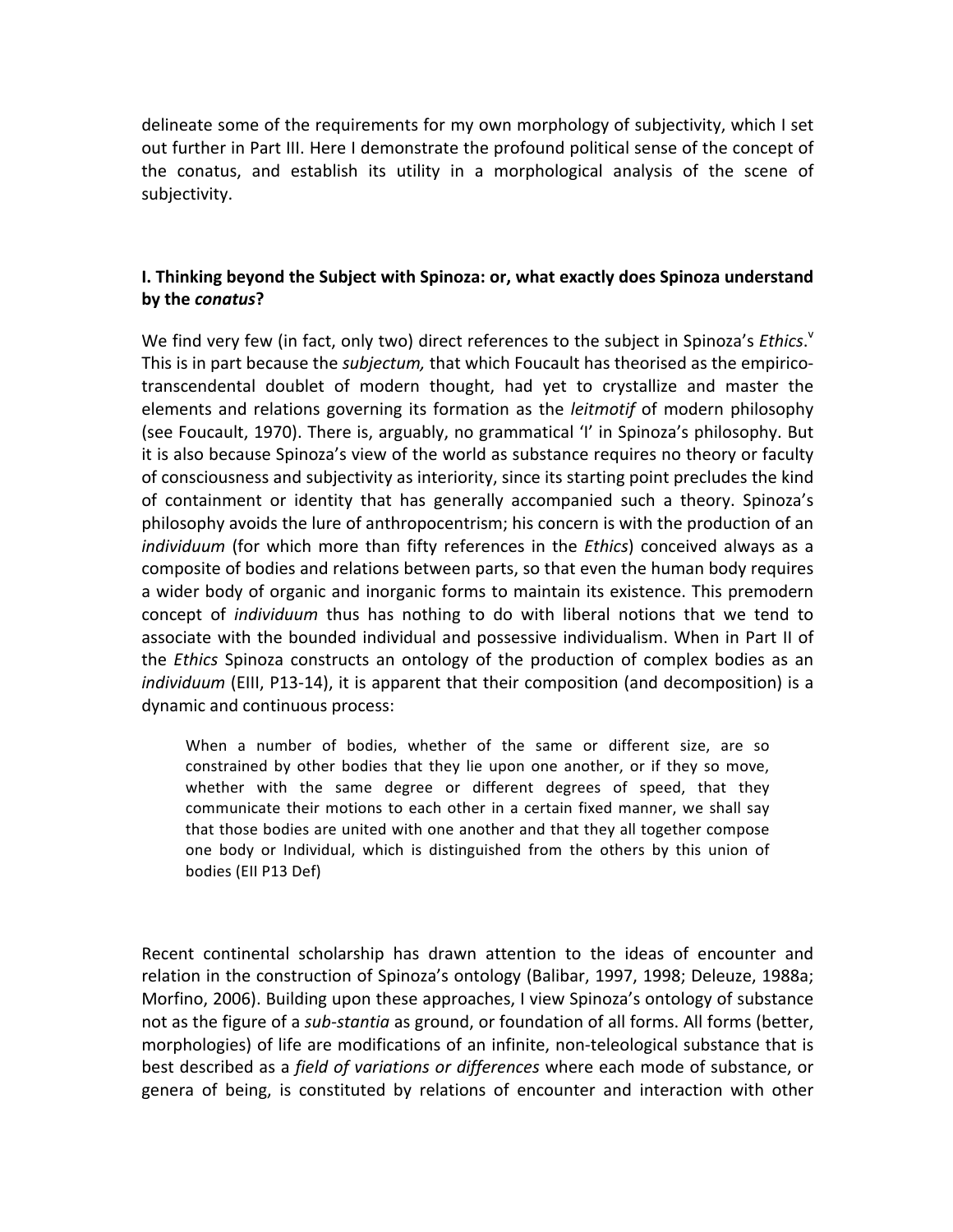modes (see Spinoza, Letter 32). Central to this dynamic ontology of becoming must be its intensive quality whereby bodies of all kinds (there is no clear distinction and necessary autonomy between human and non-human bodies) are constituted by *degrees of power*. To explore the dynamic form of a body's degree of power, Gilles Deleuze thinks of Spinoza's *Ethics* as a kind of ethology. 'Ethology', he writes, 'is first of all the study of the relations of speed and slowness, of the capacities for affecting and being affected that characterise each thing' (Deleuze, 1988a, p.125). Thus, we understand a body not in terms of its distinct properties, qualities, and functions but instead as a ratio of forces that are in turn composed of relations of speed, slowness, rest, agreement, and disagreement. This ethological rendering of the affective power of a body is highly important and influential, evidenced in the wide utility of Deleuze and Guattari's related concept of assemblage. For Spinoza, affect names a power to affect and be affected, thus making the body a site of transformation and production, but also ambivalence and vacillation (see Williams, 2010). The idea of morphology that I develop below must encompass Deleuze's Spinozist ethology of bodies, and it must be able to configure this intensive and extremely variable quality of affective power as one of its aspects. We can now begin to understand the desubjectifying effect of Spinoza's philosophy. Spinoza offers us the means to think the scene of subjectivity without *reference* to the *metaphysical subject*. In order to make sense of this paradoxical claim I turn now to trace in his philosophy the operations of an active, non-subjective conatus. This concept is arguably the key starting point for Spinoza's political theory. So, what exactly does Spinoza understand by the conatus?

#### **Spinoza and the Physics of Encounter**

For Spinoza, living organisms are distinguished from inorganic ones only by their degree of complexity and their capacity to establish more intensive levels of interaction with other things without sacrificing their composite power. All composite bodies or *individuum* have a tendency to maintain their consistency as a certain ratio or balance of physical integrity. Spinoza thus defines the active verb *conatur* as 'a body's natural tendency to move in a certain way' (PCP Part III Def). Conatus is the name for the power of *each thing* to 'persevere in its being' (E III, P6), to strive for improbable permanence and indefinite existence beyond the present. There is no necessary or exclusive relation between the conatus and the persistence of the human subject, and care must be taken not to anthropologize Spinoza's meaning of it. Indeed, in his early engagement with, and critique of Descartes, Spinoza makes clear that such a striving must be attached not simply to a thought, or a purely human endeavour, but to the boundless form of matter itself (PCP, Part III, Postulate). He is also explicit in his view that one must not distinguish between cause and effect, or the thing and its striving. Of those confused philosophers who continue to labour under such prejudices, (and anticipating Nietzsche's more frequently cited critique), Spinoza writes,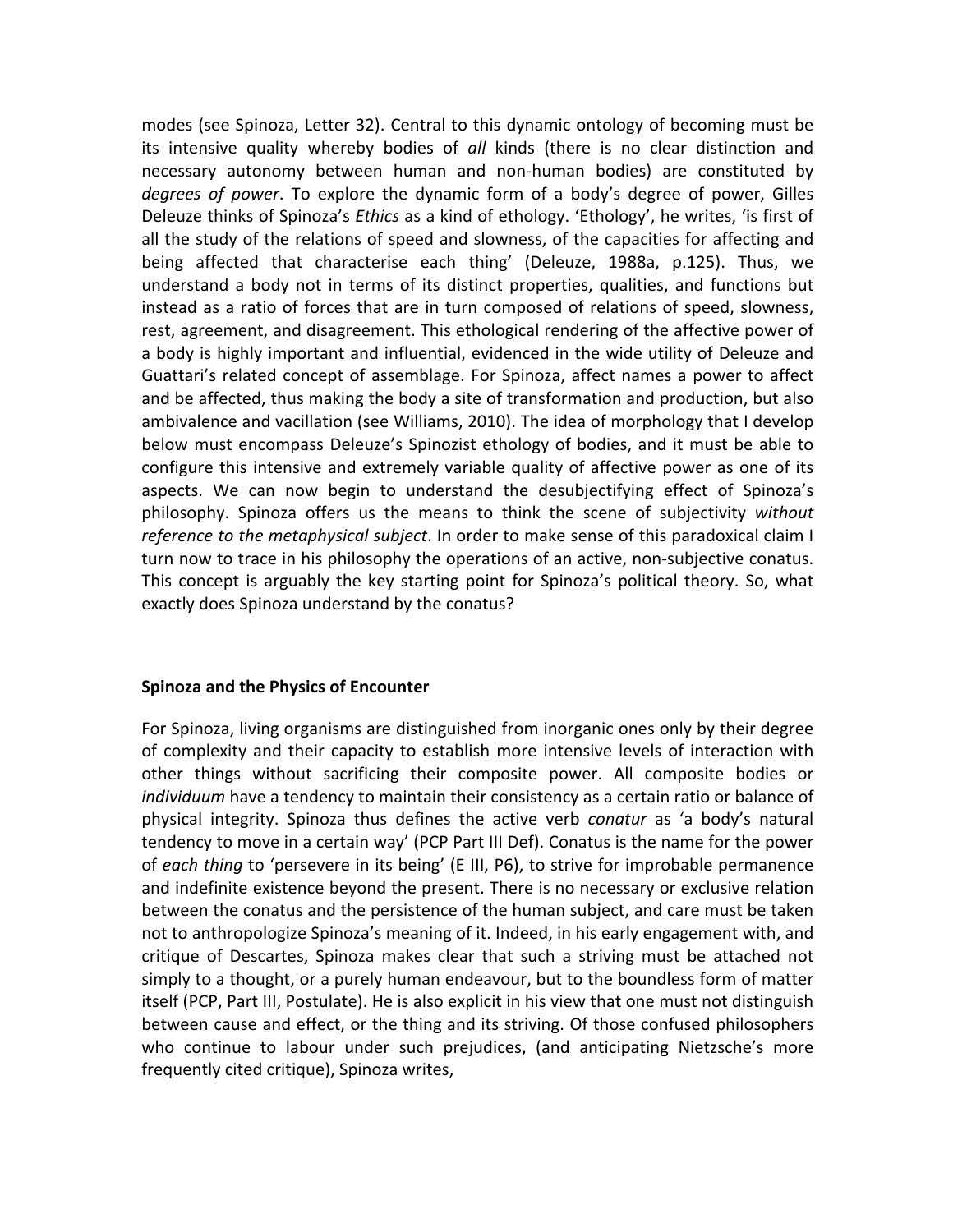...they distinguish between the thing itself and the striving that is in each thing to preserve its being, although they do not know what they understand by striving. For though the thing and its striving to preserve its being are distinguished by reason, or rather verbally (which deceives these people very greatly), they are not in any way really distinct (Spinoza, PCP Appendix, p.314).

It seems inadequate, therefore, to project upon Spinoza's nuanced understanding of the conatus a retrospective ontological account of *human* nature as self-movement and self- preservation. Nonetheless, it is through such a projection that some scholars begin to insert Spinoza's political philosophy into a social contract tradition (Feuer, 1987), a move that succeeds only partially because Spinoza's thought cannot wholly be contained within a state of nature argument (see also Balibar, 1998). Evidently, such a move also elides the ontology of encounter described above, as well as establishing the conatus as the kind of transcendental *a priori* category that Spinoza's philosophy always fought rigorously against (see EI, Appendix).

Drawing on the terms of this arguably faulty humanist reading, a key discussion among some commentators has centred upon whether the conatus can be stretched to incorporate institutions as well as individuals. It seems illogical, they reason, to apply a psychological and individualist concept like the conatus to an institutional structure such as the state.<sup>vi</sup> However, to argue on such grounds that the state cannot possess a conative - or for that matter a counter-conative - tendency is to ignore the differential relations of force and power that constitute the state as an institutional *body* forever in the making. Following the reasoning about the conatus developed here, the state may be understood as possessing a complex collective tendency to persevere in its own being. Whilst it might well be the case that in the *Ethics* Spinoza does mostly examine the conatus in its *human* situation as a form of desire, if we take into account the general claims of his ontology substantiated above, it becomes clear that the terms of such a debate appear to miss a vital point: the conatus principle is an essential characteristic of all things and is most usefully conceived *outside* the subject, in the wider context of an ontology of relation. But how might the striving of this nonsubjective conatus help us to understand the field of subjectivation?

Placed in the context of Spinoza's ontology of relation, conative striving may be described, with Spinoza, as the *essence* of a thing (EIII P7), but only if we underscore the way in which the metaphysical notion of a pure essence is challenged, or disrupted. The essence of a thing undergoes mutation and variation, and it is only in this sense that what Deleuze calls the *elasticity* of the conatus can be understood (Deleuze, 1990,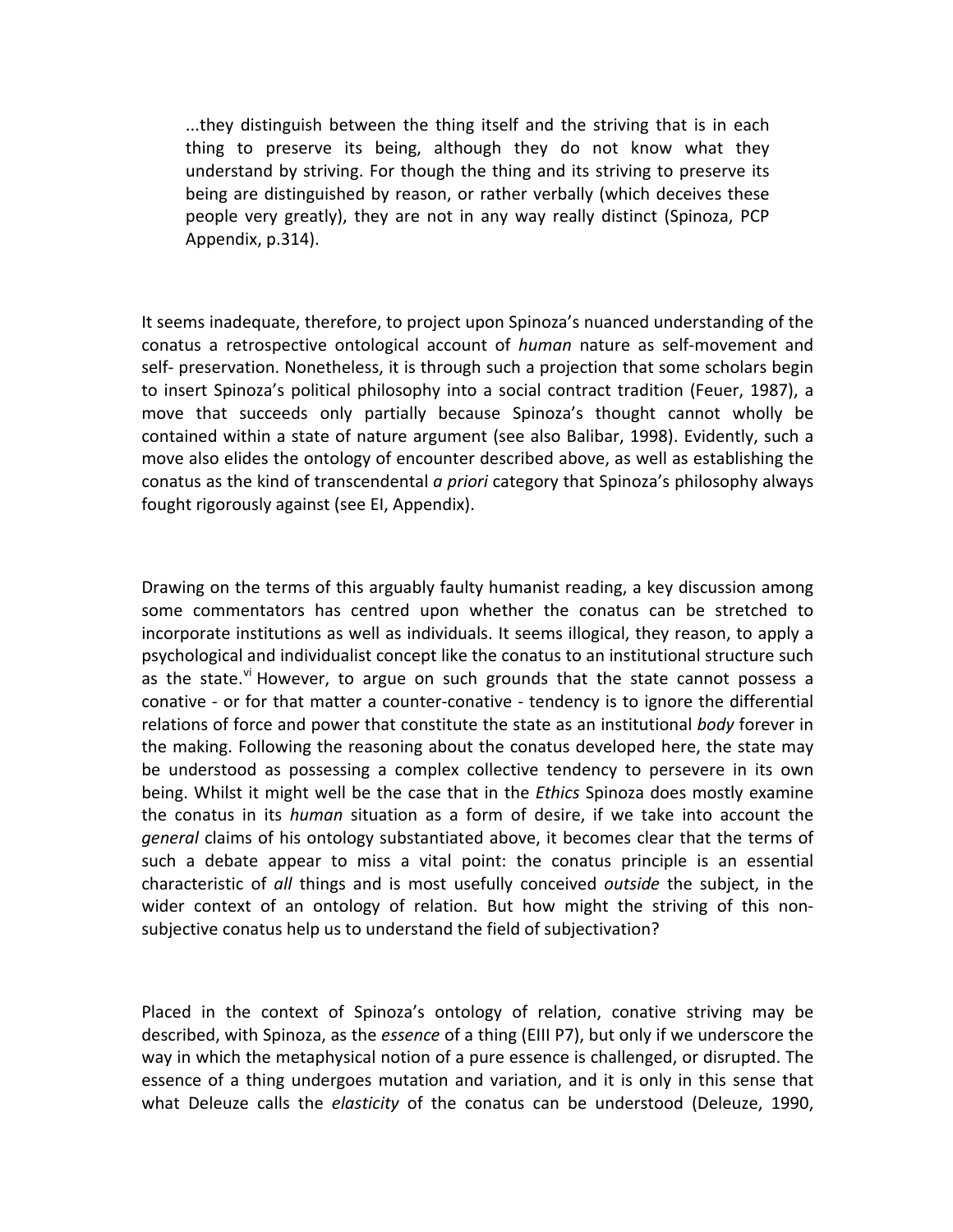p.222). There are no properties and functions of a body that do not rely on an elemental relationality. In the case of human being, Spinoza, like Hegel after him, locates the conatus in desire. But desire should not be read simply as a subjective *automaton*, impulse, or drive. This would be (once again) to humanise and essentialise Spinoza's thought, and to deprive the conatus of the relational reciprocities characterising the field of an infinitely variable nature, which Georges Canguilhem elegantly terms the 'poetic horizon' of natura naturans, and Foucault associate with power (Canguilhem, 1994, p.311; Foucault, 1990, p.92). Rather, the conatus is better understood as a field of forces whose inevitable existence is caught up in the *dynamic play of conflictual relations*. It is in and through this deeply political process that shapes of subjectivity are mobilised and *take form*. Indeed, perhaps the conatus is precisely this open series of power relations at the heart of every mode of existence: the power (of all things) to persist (and to desist, or resist); a configuration of forces that are *internal* and not prior to the conflict itself. Such a formulation places the conatus at the heart, at the centre, of power relations and secures an important element of a morphology of subjectivity *without the metaphysical subject*. 

There is another aspect of this morphology that remains to be uncovered. In Part II of the *Ethics*, Spinoza proposes that 'the order and connection of ideas is the same as the order and connection between things' (EII P7). This brings to mind the conative force and political power of ideas in Spinoza's philosophy. Hasana Sharp (2011) has identified a tendency within studies of Spinoza's philosophy toward a one-sided account of bodies at the expense of ideas. Spinoza's nunaced materialism accords ideas their material weight; my own approach intends to avoid both a one-sided analysis that focuses only on bodies and things, as well as the critique, advanced most powerfully by Ruth Leys, that presents materialist theories of affective process as having almost nothing to say about the political realm of ideas, beliefs, and ideology (Leys, 2011, p.450-511, p.466). Implicating readings of Spinoza within her critique, Leys argues that the turn to affect has reinstated a dualism between mind and body, between the realms of rationality, cognition, and the representation of these as beliefs on the one hand, and affective, non-cognitive, non-representational states on the other. For Spinoza, these two attributes exist simultaneously in his ontology (where mind is *thinking body*, and ideas are dynamic activities imbued with affective resonance). Placing this alongside the highly influential position of Louis Althusser, who rediscovered in Spinoza the matrix of every possible theory of ideology, exposes the radical terms of Spinoza's philosophy (see Williams, 2013). Althusser's conception of ideology as an imaginary relation famously removed the agency of ideas from the human subject; these were not rejected but firmly *embedded* within material practices (Althusser, 1971). In this context, Sharp's strategy of renaturalisation is highly relevant since it helps draw attention to a powerful forcefield of ideas irreducible to the thinking subject as their author. Thus, ideas are living things that require 'revision, critique and pruning.' Ideas 'resist other ideas and endeavour to persevere and enhance themselves'; they are 'determined and dependent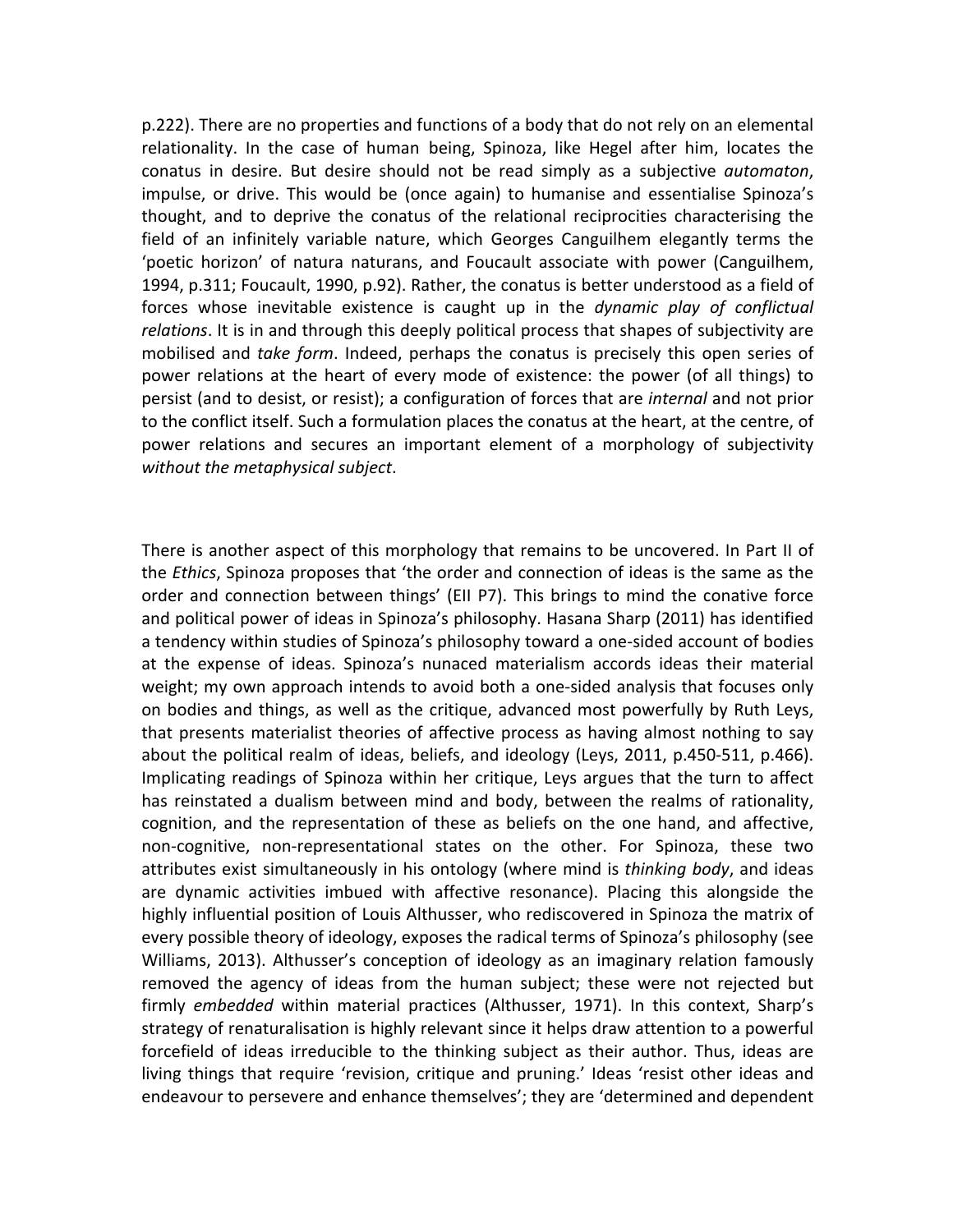upon the forces and strivings of other ideas, just like the being of bodies' (Sharp, 2011, p74, p75, p76). Given the immense power of ideas to mobilise masses, to communicate and nourish the force of things, to *capture and hold* political elements and relations in place, the morphology developed here will underscore the conative force of ideas, signs and images as impersonal, non-subjective, autonomous *conductors* of power, affect, as well as being part of the scene of subjectivity itself.<sup>Vii</sup>

In this first section, I have identified within Spinoza's dynamic philosophy the resources to develop a morphology to encompass the scene of subjectivity that does not rely on a philosophy of the subject. This analysis accentuates the mutual imbrication of ontology and politics, attends to the risks of anthropomorphism and humanist strains of politics, and theorises the conatus as a site of power and conflict.<sup>viii</sup> Let us now consider the interpretations of Spinoza developed by Butler and Bennett. How do these distinctive turns to Spinoza develop his theory of conatus?

# **II. Thinking through Spinoza's concept of conatus**

# **Judith Butler: Desire for life, or life of power?**

Few commentators have addressed adequately Butler's enduring interest in Spinoza's philosophy, or the concept of conatus, which she claims 'remains at the core' of her work (2004, p.198, p.235-36).<sup>ix</sup> These critics have tended to argue that the conatus – and her Spinozism - introduce thick ontological categories that undermine the power of political critique in Butler's theory (Carver and Chambers, 2008, Chp 5, Lloyd, 2008; Chambers, 2004, White, 2000). These are certainly valid interpretations but they need pushing further, however, lest we reduce Spinoza's philosophy, together with the kinds of political critique opened up by it, to the very terms of Butler's own reading of him. Whilst Spinoza's thought is critical to the development of Butler's theory of power and subjectivity, it pulls her reading in three competing, arguably irreconcilable, directions. First, and most positively, It permits her to place Hegel and Foucault in fresh relief and read them anew through a Spinoza inflected lens (Butler, 1997, p.62). Second, and more controversially, it imbues Hegel's sense of life as an ethical struggle for recognition with a life drive attributable to Spinoza's ontology (Butler and Malabou, 2011, p.637). Third, and of greatest concern, Butler's reading pushes Spinoza directly towards Hegelian negativity and psychoanalysis. This complex mobilisation of Spinoza's philosophy is nonetheless compelling, as is the very specific utility of the concept of conatus developed by Butler. I have argued against understanding the conatus as an ontological capacity, an attribute of a subject, or an essentialist, pre-discursive desire. Drawing upon the morphological sense of the conatus sketched out above, and deconstructing Butler's reading of Spinoza's concept of the conatus, I query the limits of Butler's turn to Spinoza. To what degree might the political sense of a non-subjective conatus, described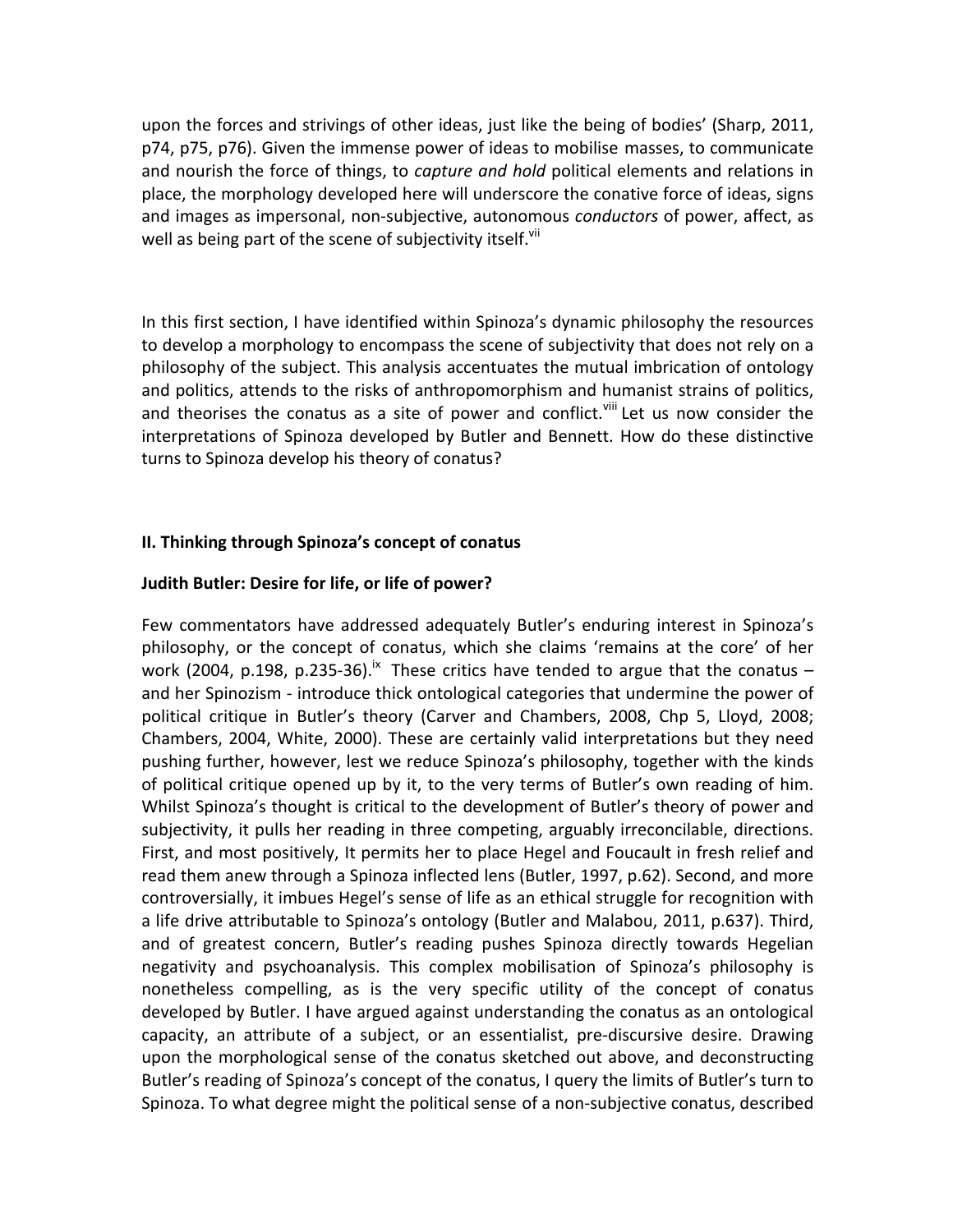in Section 1 as inextricably tied to the movement of power and force, unravel the basis of Butler's construction of the subject?

In her book *Giving An Account of Oneself* (2005) originally given as the Spinoza Lectures at the University of Amsterdam in 2002, Butler approaches once more the problems addressed in her earlier work. After observing that *The Psychic Life of Power* perhaps accepted too readily the 'punitive scene of inauguration for the subject', which depends upon the internalization of the law and 'the causal tethering of the subject to the deed', Butler supplements her arguably Hegelian account of desire with what for her becomes a clear ethical injunction (2005, p.15). Following Spinoza, she posits 'a certain desire to persist', a force of conative striving 'that underwrites recognition, so that forms of recognition or, indeed, forms of judgement that seek to relinquish or destroy, the desire to persist, the *desire for life itself* undercut the very preconditions of recognition' (2005, p.44). In her careful engagement with Spinoza (2006; *passim* 2008; 2009), as well as in a co-authored essay with Catherine Malabou (2011), Butler endeavours to draw Hegel, Freud and Foucault in closer proximity to Spinoza's philosophy. As she had already observed in *Psychic Life*,

If desire has as its final aim the continuation of itself - and here one might link Hegel, Freud and Foucault all back to Spinoza's *conatus* – then the *capacity* of desire to be withdrawn and to reattach will constitute something *like the vulnerability of every strategy of subjection* (Butler, 1997, p.62, emphasis added).

With this formulation, Butler tethers the active, mobile, non-subjective insistence of the conatus to the capacity of a desire; a dynamic, dialectical logic of attachment and detachment that appears, at least, to absolve the subject from the *paradox* framing its inception and described in Psychic Life (1997, p.14-5). It is this paradox, whereby the subject is the vacillating scene of ambivalence, emerging *both* as effect of a prior power *and* as the condition of possibility for radical agency, that pushes the subject *outside itself* into the field of power relations, hence illuminating the scene of subjectivation. It is unsurprising that Butler turns to Spinoza to help her think the intimate reciprocity between power and psychic life. On Spinoza's reckoning it is, arguably, impossible to separate the dynamics of the conatus from relations of encounter that construct conceptions of life, conceptions of the human and the non-human, as well as normative patterns of existence. When Spinoza poses the well-known observation regarding our lack of knowledge about *any* body's capabilities (EIII P2), he recognises that whilst bodies may be subjected to asymmetric power relations, reified and held in bondage, they nonetheless present a disturbing form of power, or *potentia*, that is neither easily contained by, nor exchanged for a portion of political power.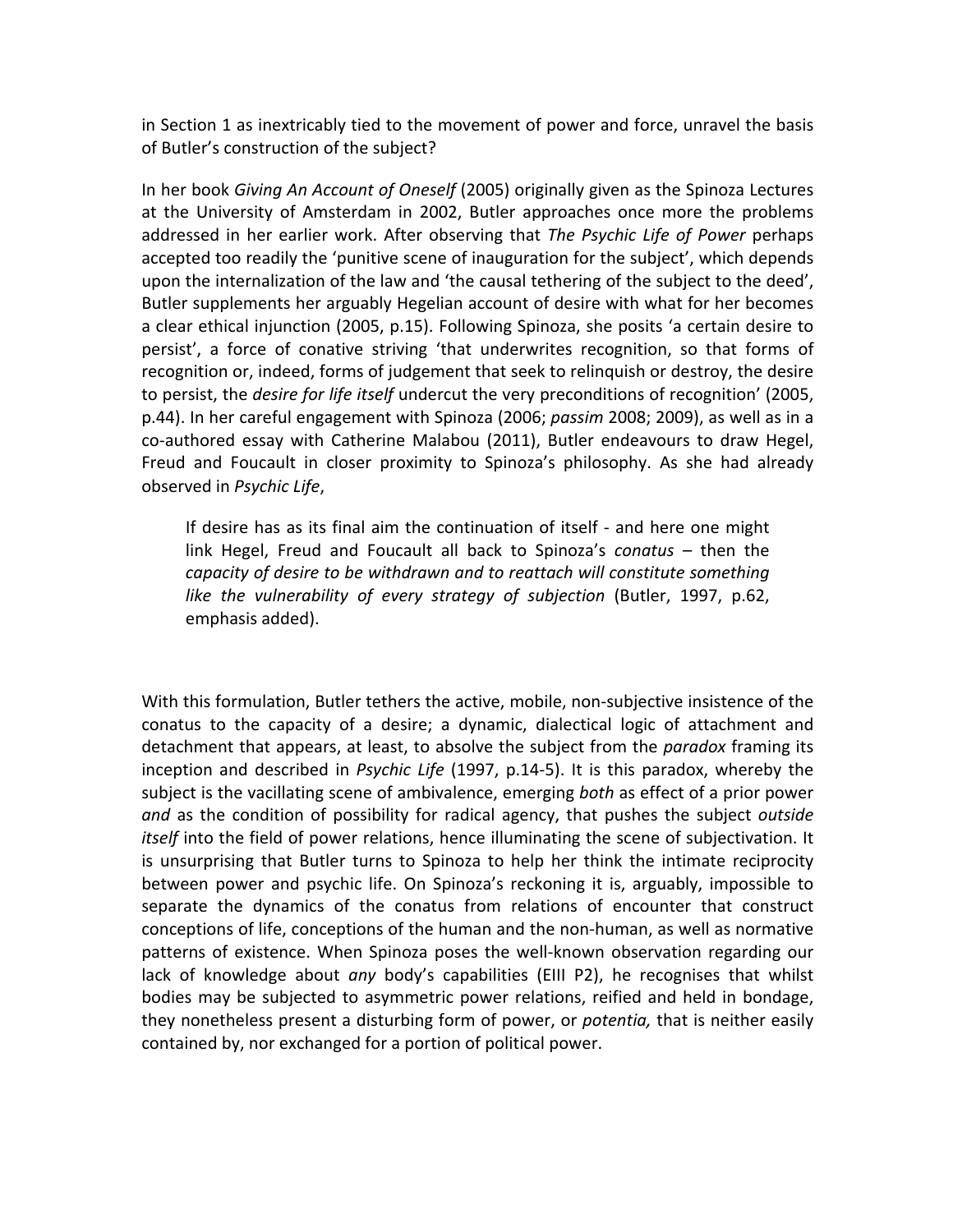Rather than pushing further this productive political relation between an *ineliminable* power or force and the scene of subjectivation – perhaps also bringing Foucault and Spinoza closer together - Butler propels Spinoza and Hegel towards psychoanalysis, instead utilising the conatus to describe 'a *desire* that attaches to existence' that is '*presupposed by every act* of the subject' (Butler, 2011, p.611, p.624, *emphasis added*). If Hegel's conception of desire owes something to Spinoza, Butler reasons, might not the 'the attribution of a life-drive to Hegel' help us understand the terms of ethical struggle in the *Phenomenology of Spirit* where 'the "I" becomes redoubled, and ...bound up in a scene of desire and fear' (2011, p.637, p.629). This mapping of the psyche is taken further since Butler also identifies something akin to a death-drive in Spinoza. Thus, desiring life produces an *ek-stasis* in the midst of desire, *a* dependency on an *externalization, something that is palpably not-me, without which no persistence is* possible' (2006, p.113). It is this moment of negativity and decomposition of the subject that, for Butler, opens ethical life to the principle of human vulnerability (see Butler, 2004) This move is a provocative one; it highlights a particular way of reading Spinoza's conatus as a schema of life and death and propels Butler's politics into a kind of mortalist or corporeal humanism, where an emphasis upon existential vulnerability risks displacing a conflict-riven account of conatus, as well as undermining the Foucauldian tenor of her earlier arguments.<sup>x</sup>

My own reading of Spinoza's conatus as a non-subjective form has cautioned against its formulation as an *a priori* essence or drive somehow *outside* or before power-relations. It reveals, I have argued, not just a desire for life, but something akin to the *life of power upon the field or scene of subjectivity*. For many of her readers, it is the emphasis upon processes of subjection and subjectivation at the heart of power relations that is the most efficacious part of Butler's approach, and where, in my view, she might have had most to gain from her turn to Spinoza. Instead, the positing of a prediscursive conatus and a presocial subject situates Butler's analysis beyond critique and politics (see, also, Chambers, 2004, p.147; Braidotti, 2006; Lloyd 2008, p.101). Even allowing for the focus on *human* desire and Spinoza's account of how the power of a human body may be hindered by affects deriving from sadness, by objects and forces of which we have little understanding, there is very little within the *Ethics* to suggest a reading that limits the conatus to a 'human ontology' (Butler, 2006, p.116), or to a life (or death) *drive* as Butler proposes. Indeed, by drawing attention to the radical *exposure* of the conatus to events and encounters in the world that cannot be reduced to a single drive or cause, Spinoza *unravels* death and destruction, viewing them as reconfigurations or mutations of form. In short, Spinoza thinks the metamorphosis of a body (see EIV, Ax).

Ultimately, Butler presents Spinoza's concept of conatus within an overly narrow humanist ontology. She thus depoliticises Spinoza and fails to capture the critical force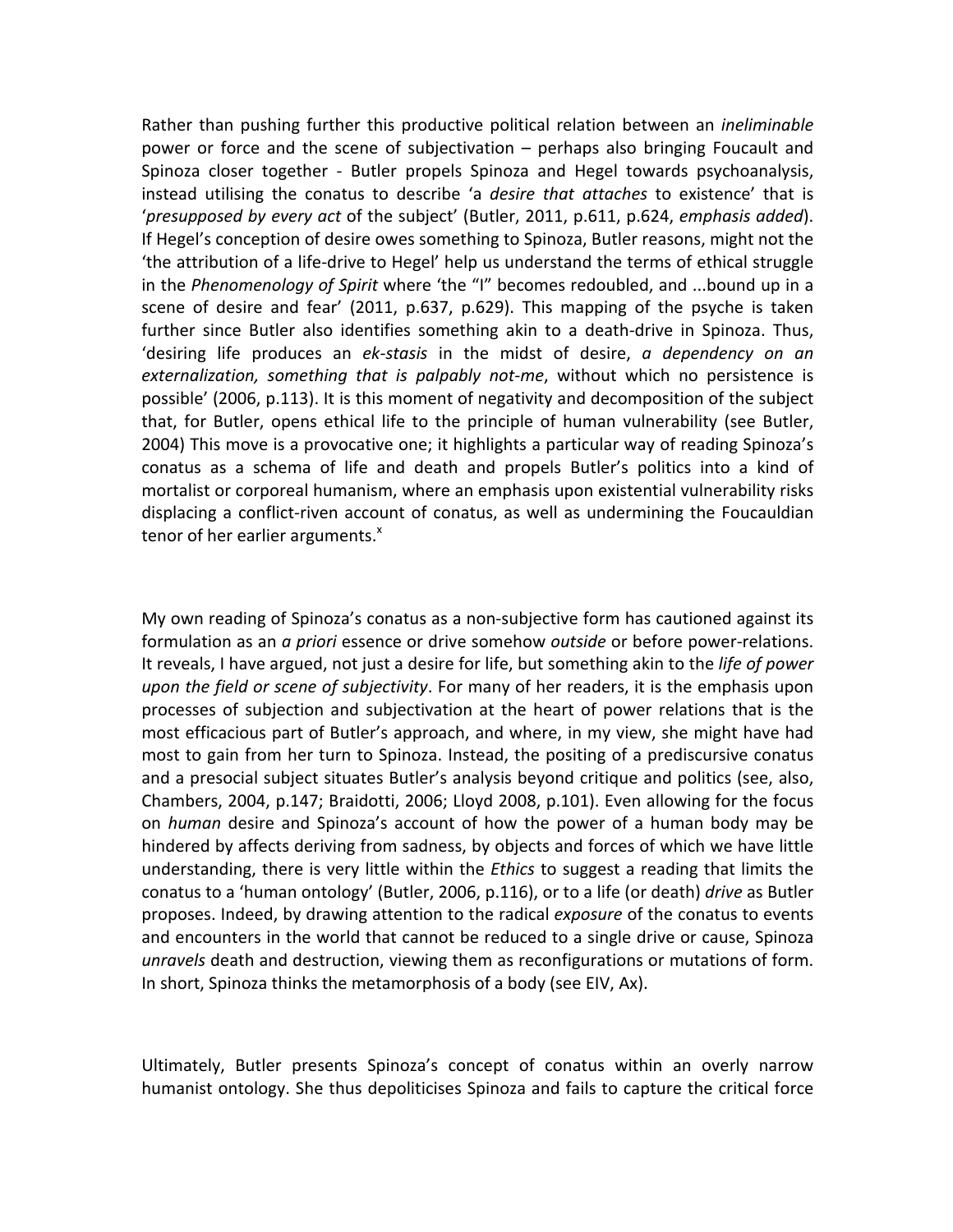of the conatus as a non-subjective form, and hence also the political promise of Spinoza's philosophy for rethinking agency and the scene of subjectivity. In contrast, Bennett's appropriation of Spinoza is ontologically expansive and her attention to a nonhuman milieu of actants is attuned to its own resonances with his philosophy. To what extent might this vibrant materialism capture the dynamic scene of subjectivity?

### **Jane Bennett: Lively matter and the absent scene of subjectivity**

It is primarily the agency of non-human assemblages that Jane Bennett's Vibrant Matter brings to the fore. Suggesting that what she calls thing-power 'bears a family resemblance' to Spinoza's concept of the conatus, Bennett seeks to dislodge the superiority of human power or agency (Bennett, 2010, p.2). Instead, Spinoza's 'conative substance *turns itself* into confederate bodies', and agency itself is best understood as a confederacy, or assemblage, of human and non-human elements (2010, p.22, p.23). In *Vibrant Matter,* and elsewhere, Bennett theorises a form of distributive agency where the myriad force of a range of actants is brought into play. In her example of an electrical power grid, this vital materialism envelops 'a volatile mix of coal, sweat, electromagnetic fields, computer programs, electron streams, profit motives, heat, lifestyles, nuclear fuel, plastic, fantasies of mastery, static, legislation, water, economic theory, wire and wood  $-$  to name just some of the actants' (2010, p.25). It is a cascade of different elements that mark the emergence of an event like an electricity blackout. Bennett characterises this assemblage of actants, or bodies, as a loose congregation or heterogeneous alliance. To complicate agency in this way, according to Bennett, is not to retreat from questions of political responsibility, but it does transform the locus of human agency and 'self-interest', both now distributed along a 'continuum of ontological types' (2010, p.37) where everything human co-mingles with an extended world of organic life. Indeed, despite Bennett's clear intention in the book to bracket the question of the human, and give the topic of subjectivity 'short shrift', her conception of vital materialism at the very least alludes, in my view, to a *recasting* of the scene, or locus, of subjectivity in keeping with the perspective developed here. In the final chapter of her book, Bennett notes that the subject *itself* is a *kind of vibrant matter*: it is *'its* own outside' (2010, 116, my emphasis). What are we to understand by this most suggestive formulation and how might it relate to the political scene of subjectivity we have uncovered via Spinoza?

Rejecting the schema of inside/outside required by a philosophy of a subject demanding its own interiority and introspection, Bennett's analysis usefully unhinges the question of responsibility from a purely human intentionality. In clear contrast to Butler, for whom the untethering of the subject as source of moral agency becomes an indispensable basis for an ethics of the other, the ethico-political question of responsibility, for Bennett, becomes how to *discern* the presence of this often unruly, and aleatory, *potentia* of vibrant matter; how to *reconceive* the now outmoded form of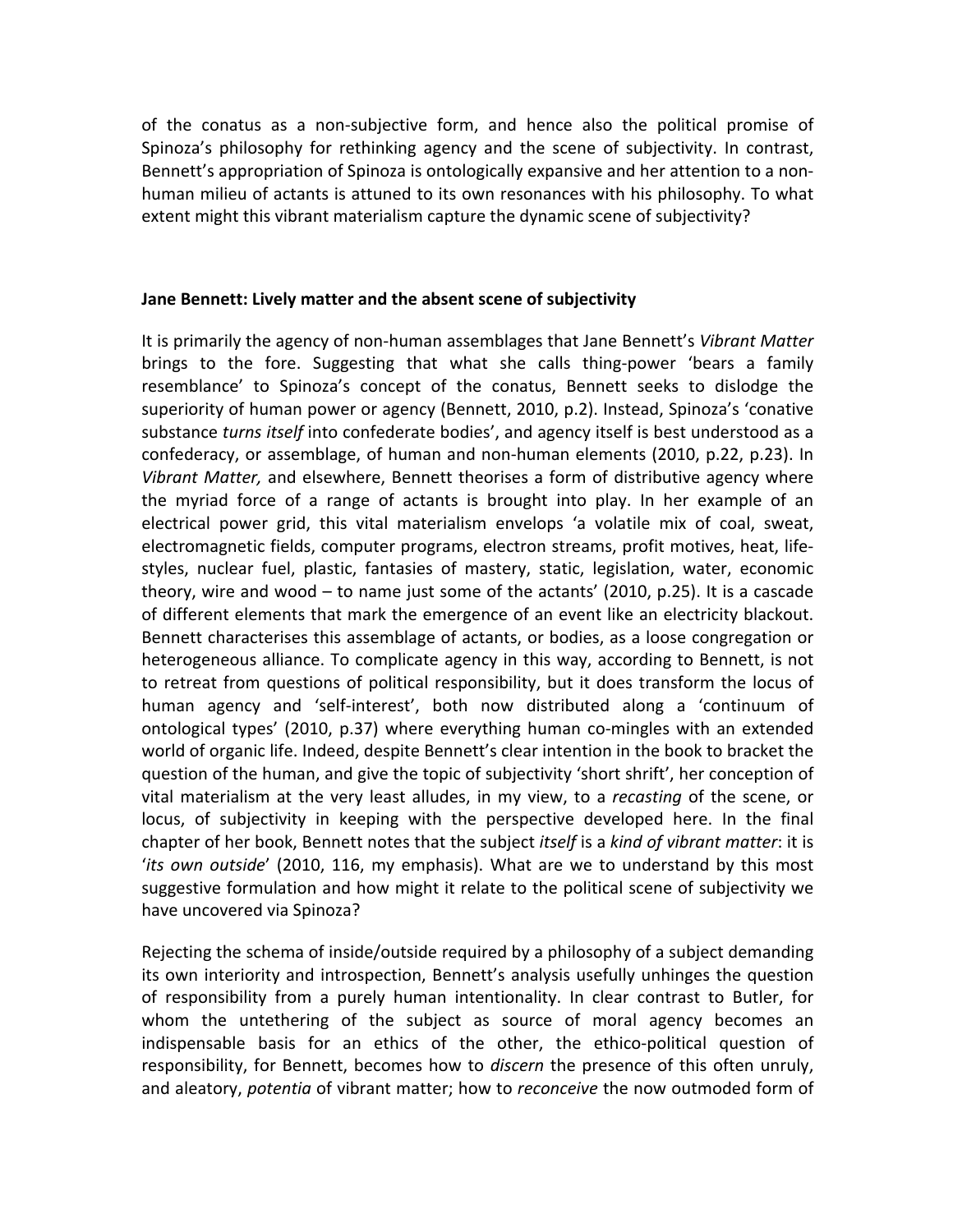(our) old moral maxims so that they might call out to, accommodate and express, the vibrant life of matter? In order to respond, Bennett initiates a reflexive conceptual gesture: she displaces the topic of subjectivity *whilst at the same time* recognising the peculiar power, and strategic value, of anthropomorphism to reveal the agency of unruly vitality (2010, p.120-122). Thus, 'It seems necessary and impossible to rewrite the default grammar of agency, a grammar that assigns activity to people and passivity to things' (2010, p.119). Bennett is acutely aware of the risks and twists of such a strategy. Refusing the 'futile attempt' to disentangle nature and culture, subject and object, the human and the non-human, she prefers instead to '...to engage more *civilly*, *strategically, and subtly* with the non-humans in the assemblages in which you, too, participate' (2010, p.116).

This attention to the paradox of the subject is commendable, but the ethical move attached to Bennett's approach is not without its difficulties since it risks leaving the human subject insufficiently deconstructed. It is not simply the displacement and postponement of the 'topics of human subjectivity, of the nature of human interiority, ...of what distinguishes the human from the animal, plant, and thing' (2010, p.120) that is troubling, but rather that the terms of engagement still appear to bypass the scene, the production, of subjectivity itself. Surely it is not so much the *inhering* of a subject within this heterogeneous force-field of nature as one actant amongst many, but rather the *decomposition* and *dispersal* of a distinctly *human* power as part of a wider morphology of relations that in turn *transforms* the subject. Conceived as 'its own outside' as Bennett puts it, the subject *unravels* and *becomes* something else: In my view, it is this scene that demands political analysis. Adrian Johnston has similarly argued that in overestimating the reciprocity between nature and subject such approaches 'risk squelching the subject altogether' (Johnston, 2012, 164). Other recent critics of new materialism have also identified a depoliticisation in a form of critique 'that seems to naturalize, if not normalize a vision of life forged only through collaboration, coordination and interdependence' (Washick and Wingrove, 2015, p.66; Hinton and Van der Tuin, 2014). This perceived focus upon reciprocity rather than struggle appears ironic given the proximity of Bennett's vital materialism to agonistic democracy with its attention to conflict and struggle (Bennett, 2006). Whilst the critiques of both Johnston and Washick and Wingrove are premised upon unhelpfully reductive views of the 'flat' ontologies entailed by new materialism (Johnston, for example, writes frequently of a Spinozist holism entirely out of place with the continentally inspired reading of him developed by my own reading), their observations about the fate of political critique nonetheless require careful consideration. I agree with Bennett that there exists an intimate connection between an immanent generativity, or creative *praxis* of matter and various figures of the human, but an account is required nonetheless of the genesis and the mobilisation of the subjective in the life of power. Without this, vital materialism holds in abeyance the rich political analysis entailed by a view of the conatus as a site of conflict and struggle, power and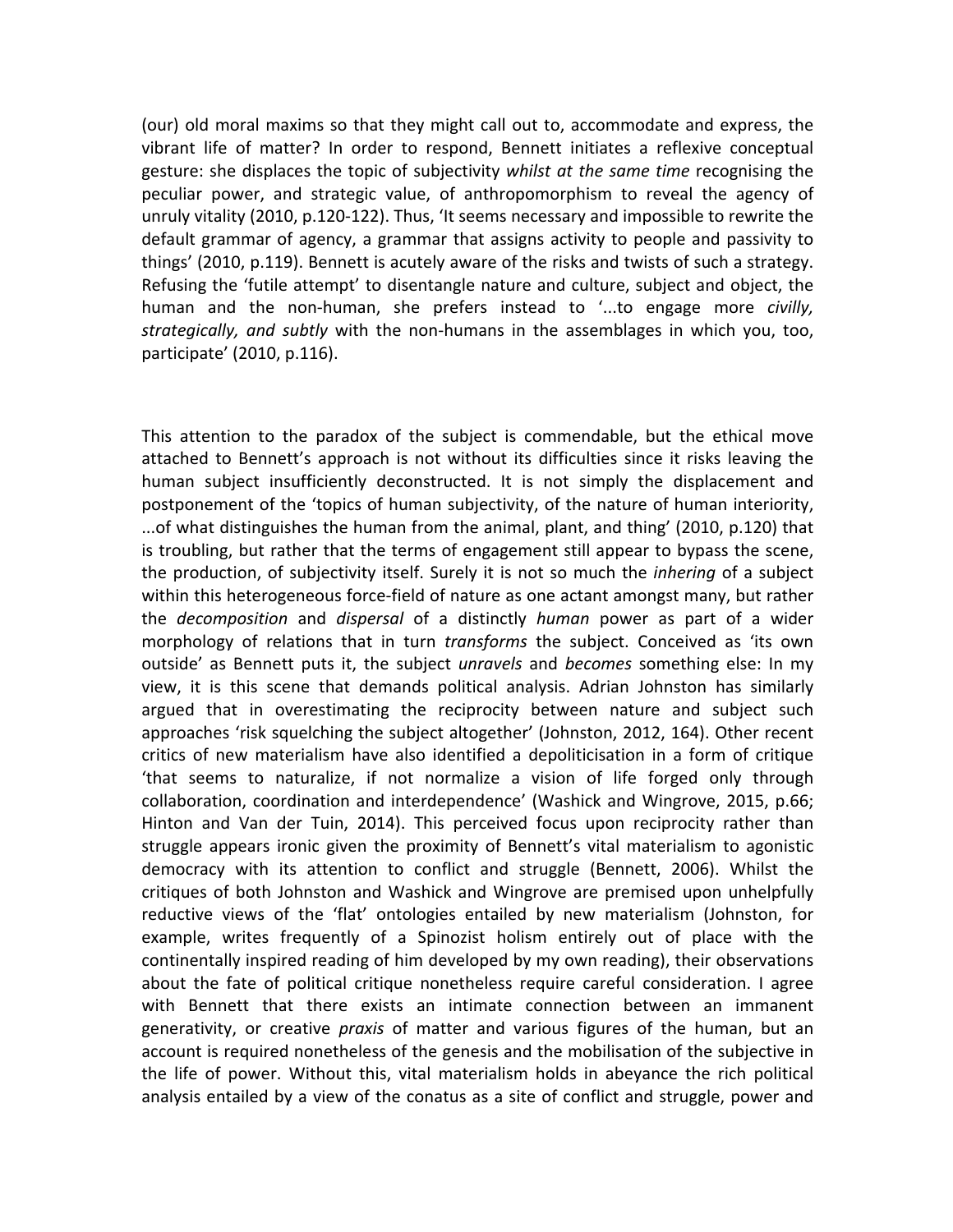mobilisation. 

In her response to Washick and Wingrove, Bennett goes some way towards a political analysis of these relations of power. She clarifies the ethico-political content of new materialism as including the attempt to 'reverse engineer' assemblages, (by discerning 'key operators' and parts most susceptible to transformation), and understanding how the parts of an assemblage work (Bennett, 2014, p.85). Furthermore, the ethical maxim of new materialism is *not* to be collapsed either into an extended Kantian categorical imperative or a Heideggerian call of Being. Rather, ethical responsiveness to 'things-inassemblage' has a distinctly practical aim: 'to find the best way to pursue my conatus while minimising the ill effects upon others and upon the whole eco-system on which everything depends' (Washick and Wingrove, 2014, p.72-74; Bennett, 2014, p.86). These suggestive remarks deserve amplification. But how are we to understand this uneasy reference to the conatus as a human property, and what might it mean to 'reverse engineer' an assemblage?

To think about how we might 'reverse-engineer' an assemblage, as Bennett suggests, requires, in my view, an account of a non-subjective conatus, as well as a morphological analysis that gives due weight to the presence of power and conflict. This permits an understanding of an assemblage as *always already* a form of *capture* of, and alignment between, bodies (which implies forms of exclusion and might include asymmetries rather than simply reciprocities and collaborations); we must ask *which* relations and *what* kind of mechanisms enable it to *persist* as this form, this scene, and no other? Are there relations of inequality, irregularity, between some elements that diminish or enhance their *potentia*? In particular, how might mutations in affect relate to the conative force of a complex individuum? Decoupling affect from human agency refocuses attention on the affective communication of ideas and images. These impersonal ideational forces are a necessary element of morphological analysis: ideas enable, mobilise and *conduct* forms of relation; whether these incite exclusions in the creation of forms of life and subjectivity, or act as transitive links that hold relations in place. 

It is clear that Bennett's use of Spinoza is much more promising than Butler's for the argument developed here. We have seen how she presses the various modalities of materiality and agency much further than Butler's residual humanist position, where the principle of equal vulnerability becomes the touchstone for politics and ethics. Butler can never completely arrive at the materialist scene of subjectivity and remains tied in an anthropomorphic tangle of the kind Bennett hopes to break lose. However, Bennett's bracketing of the scene of subjectivity entails a displacement of the vital *matter* of the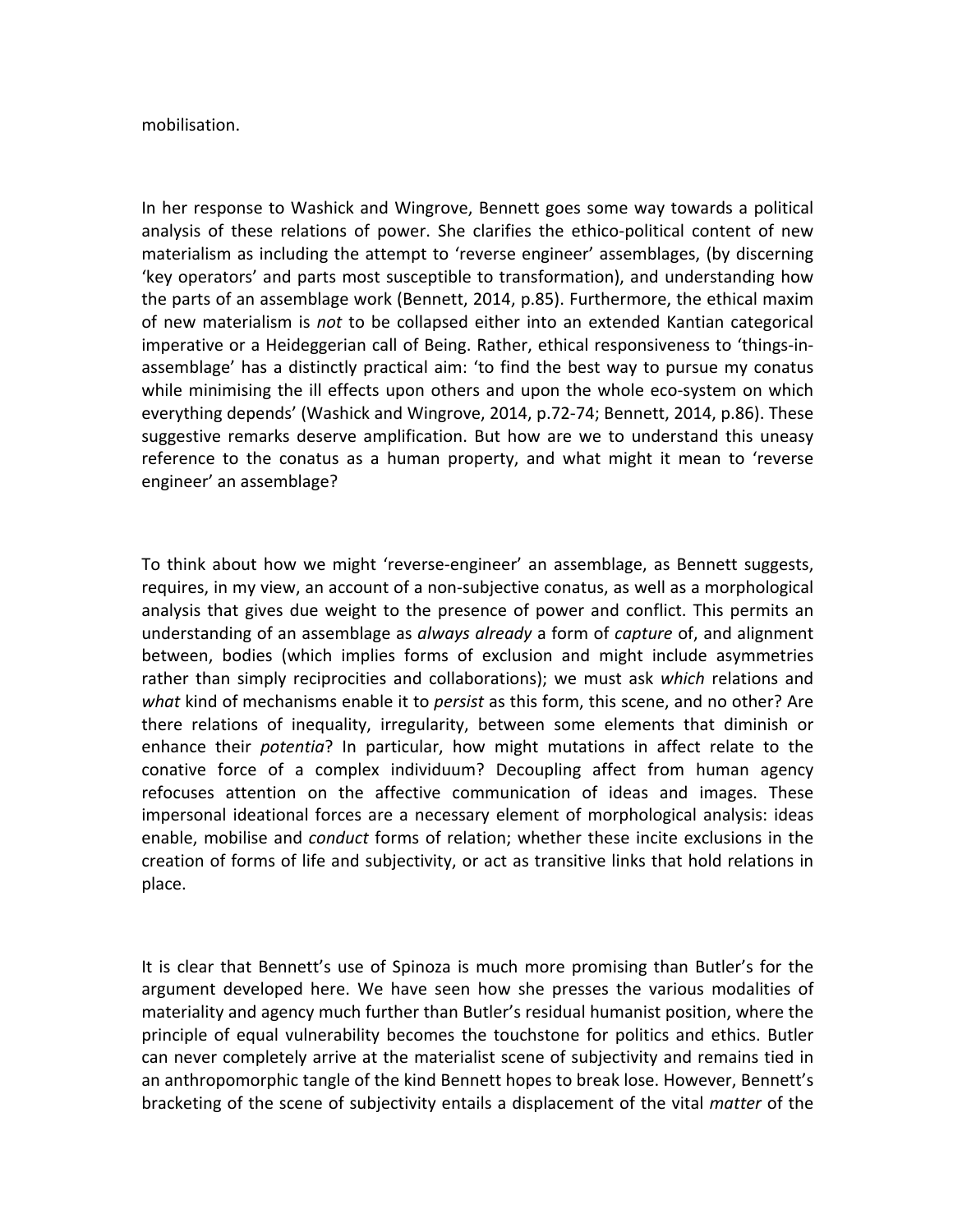subject. I suggest the expansive ontology of vibrant materialism requires this kind of morphological analysis of the life of power upon the field of subjectivity. It is here that I think Spinoza's philosophy makes a significant contribution.

### **IV.** Unravelling the subject: from metaphysical subject to *individuum*

My own reading of Spinoza's philosophy clarifies how one can refer to the scene of (an unfinished) subjectivity *without* embracing an ontologically thick concept of the human subject, or becoming ensnared in forms of anthropomorphism. Most significantly, it allows me to place a dispersed notion of the subject into dialogue with new materialist accounts of the agency of things. Bestowing attention upon the scene of dispersal and remobilisation of subjectivity (albeit sometimes in/as another form) permits the political theorist to consider precisely how the conatus of this complex morphological form is mobilized, and gains both coherence and a strategic sense of conjunction amidst disparate parts in order to persist over time. In a recent study of contemporary French philosophy, Ian James has observed elements of realignment away from linguistic paradigms and toward a focus upon the materiality of the real combined with a renewal of the subject (James, 2011). It is not simply a form of renewal that I am arguing for here, but it is worth being aware of the perceived need to continue to address the space of subjectivity within contemporary thought - however this may be theorised.

Let us very briefly revisit the key parts of the argument developed thus far. I have presented a concept of morphology as a heuristic device to map the dynamic activity of the conatus conceived as a field of forces through which relations between elements interact and take form. This idea of morphology is attuned with Spinoza's own geometric study of human actions, portrayed by him '...just as if it were a question of lines, planes and bodies' (E III, Pref). As a study of the form of things, morphology provides a conceptual mapping of the relations composing a particular form or *individuum*; it is a way of tracking their degree of complexity, magnitude, variation and, of course, their conative force and power. Being composed of a series of *variable* relations, an individuum maintains a degree of unity and coherence, or *metastability* when the elements composing it are held together by a specific ratio of forces (Balibar, 1997, p.22). The speed or intensity of encounters between bodies are prefigured by powerful concatenations of relations (be these power, intensity, or affect). Since the subject, as an *unfinished* form, comprises only one element amongst a collection of things upon which *its 'own' existence and motion depends*, I am similarly able to theorise this morphological scene of subjectivity (like any other thing) as dispersed, plural, mutative and malleable. I have argued, with Spinoza, that the conatus cannot be tied to the *essence* of a subject as desire because it is the striving to persevere of *each thing* (see EIII P7). The actual *essence* of any kind of thing must be tied to its elemental *reality*. This formulation frees the conatus from a subject-centred approach and disrupts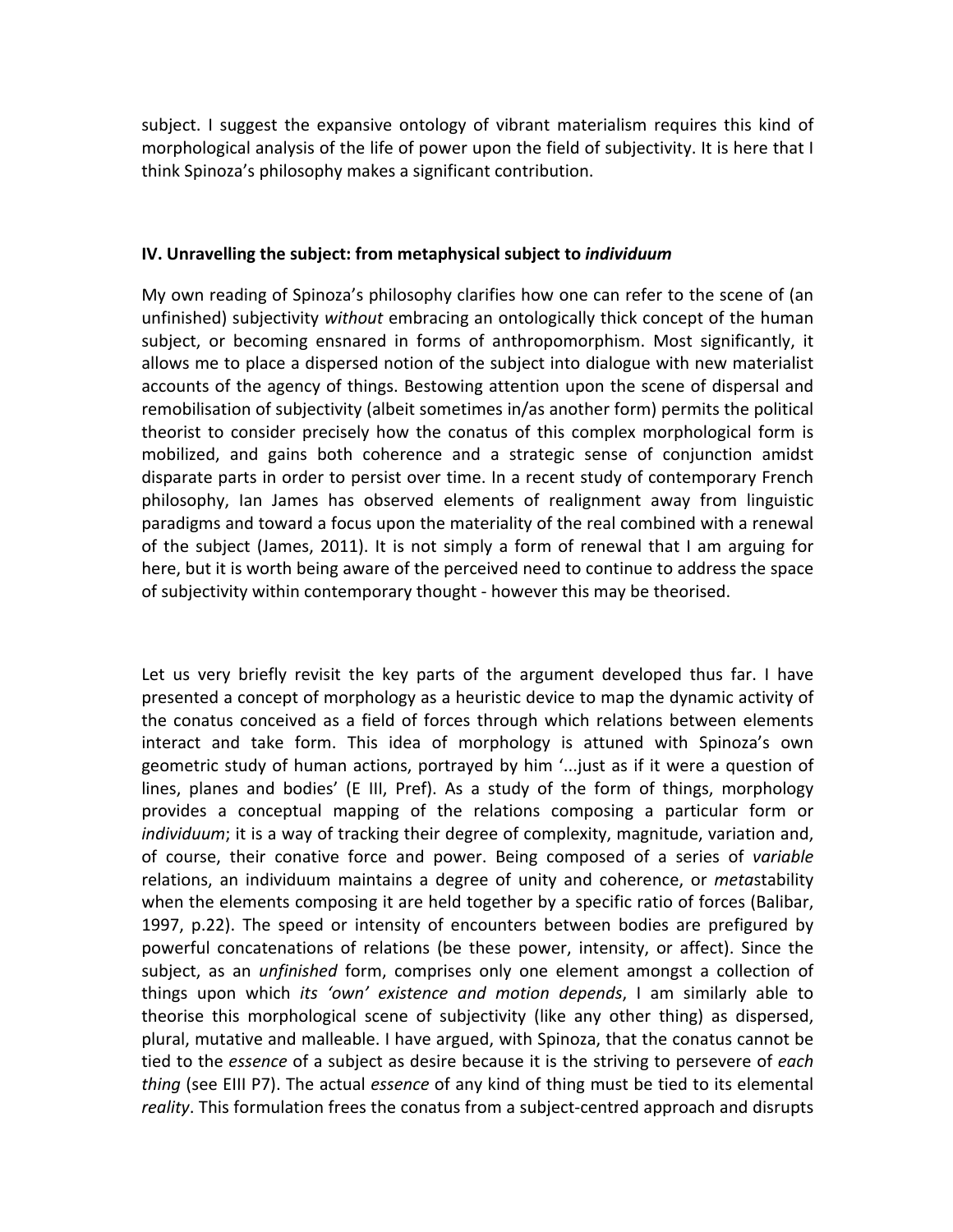the notion of essence (human or otherwise), which is now aligned with the power, *action* and *interaction* of any thing. This reading puts a *creative dissonance* to work upon concepts by considering the ways through which the concept of conatus traverses and unravels a concept of metaphysical subject. In this way, the conatus as this *open series* of power relations presents us with various (political) mutations of the life of power upon the field or scene of subjectivity.

This reading of Spinoza generates a powerful politics, especially when we combine this account of the *individuum*, with his reading, in the *Political Treatise*, of the metamorphosis of the collective force of the body from unruly crowd, or *vulgas*, to *libera multitude*. These are each forms of 'political subjectivity', but Spinoza recognised that the persistence and power of each depended wholly upon the relations composing them (TP, III and IV). We can certainly use this analysis today to investigate the persistence of political struggles, and their decomposition, over time (most influential here has been Hardt and Negri, 2001, 2005). Some political and social theorists have also begun to explore this collective composition of the individual, drawing upon the important concept of *transindividualism*, transported by Etienne Balibar from the ontogenetic philosophy of Gilbert Simondon to the fertile context of Spinoza's ontology (see Combes, 2013, Read, 2016). However, we might also reach beyond these recent explorations, insist upon an even wider understanding of individuation as a morphological process, and thereby entertain Spinoza's view of a Nature whose parts, or bodies, vary in an infinite number of ways, creating increasing degrees of complexity, and a greater power to interact with, and persist in a multiplicity of things (EII P13 L7 Schol). 

In accordance with this latter view, I understand by politics any situation where there is a composition of powers acting. Forms of interaction have infinite possibilities but what makes their activity political is the setting in motion of a dynamic play of power relations, where relations and forces begin to *take hold* of the elements available. Politics, then, is literally the mode of composing a morphology of relations, of constructing a *scene* of subjectivity (perhaps by strategies of capture, combination, containment, compensation, exchange of parts, renewal, and transformation that indicate the *life* of power). *How* precisely these strategies take hold of relations, how they produce significant changes not just of degree but of *kind*, to paraphrase Donna Haraway (2015), and by what means they are mobilised (for example, the techniques through which they circulate and organise this scene), are precisely questions for politics.

How, then, does politics mobilise and combine the power and force of the conatus, as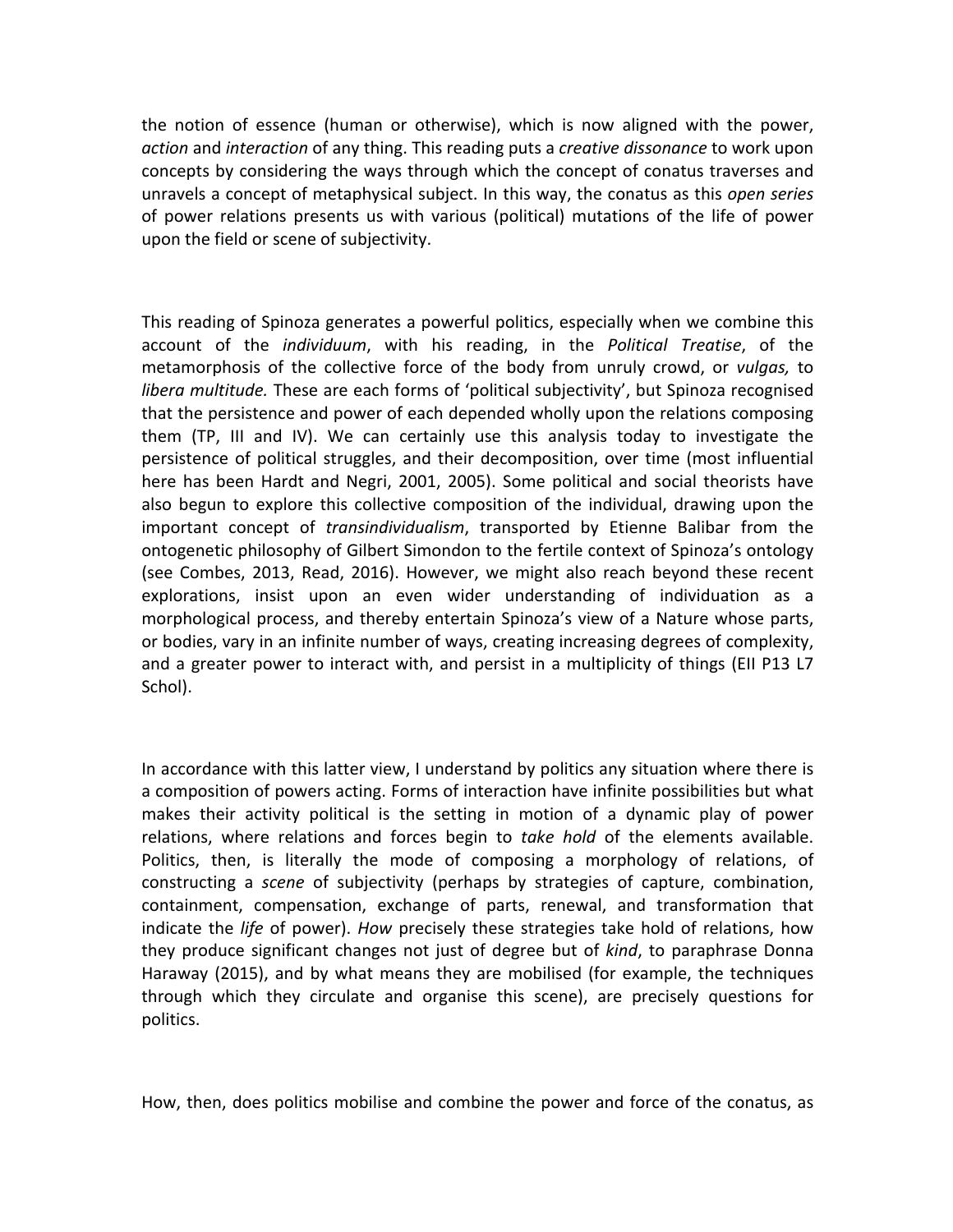we have understood it here? To respond to this question, I'd like to enlist the recent work of Frederic Lordon (2014) and then finally reflect briefly upon the kind of contribution a morphological analysis can make to debates within contemporary political theory. I endorse Lordon's hypothesis in *Willing Slaves of Capital: Spinoza and Marx* on Desire that the conatus is at the root of every kind of servitude, and I applaud him for recognising the validity of Spinoza's thought, alongside that of Marx, for thinking about power. Lordon's approach exemplifies one kind of analysis, made possible by a well-developed Spinozist position, of the life of power upon the field of subjectivity, and I will utilise Lordon's discussion of the conatus to reflect further upon the political strategies of composition and formation enabled by my own study of morphology. Lordon's focus is 'the passionate complex of the employment relation' and the way in which these relations (from practices of empowerment, personal coaching and selfdevelopment at the workplace, to threats and sanctions emanating from the precarity of work) seek to capture 'the persistent heterogeneity of the conatus' viewed by him as a mobile energy or *desire* (without a clear object or goal) that 'sets bodies in motion' (Lordon, 2014, 29, 36). I have earlier questioned and rejected this narrow regard for desire in Butler's usage of Spinoza, but Lordon refuses this residual Hegelian position: if the conatus is *our* energy or desire, for him it is produced *collaboratively*, and '...owes everything to the interpellation of things' (2014, p.57, my emphasis). With this move outside the subject, or at least to one that, like Bennett, appears to recognise the power and participation of things, Lordon's analysis helps to explain how relations of power combine or *hold* a nominally *dispersed* or *mutative* subjectivity in a *static* position (of domination or servitude), whilst offering an example of how dispositions, habits and beliefs are a function of material practices. Conceiving the field of social conflict as a 'geometry of vectors', Lordon presents the struggle to capture the energy of the conatus as a strategic effort to create 'a *continuous* gradient of domination'. This analysis illustrates how contemporary neo-liberalism has sought to orient conatus vectors in a certain direction, to develop complete co-linearisation or coincidence. If such strategies of mobilisation were successful, we might expect the scene of subjectivity described here to all but disappear. Indeed, Lordon suggests that the conatus is always saturated or fully activated (2014, p.133-4). This attention to the immanence of power, (arguably in opposition to post-structuralist theories of resistance that require some reserve or lack from whence resistance moves), leads Lordon, in Spinozist fashion, to emphasise *degrees* of alignment and adjustment, where the angle of the vector can also give rise to produce a 'misalignment' or 'the *clinamen* of the individual conatus' (2014, 34- 36). This analysis enriches my own morphological analysis of mutations in the life of power whilst helping to shift attention outside the subject to understand the forces and causes that combine to create the scene of (neoliberal, for Lordon) subjectivity. This mapping of the conatus as a vector of power also gestures in the general direction of my own formulation of a non-subjective conatus although, ultimately, Lordon never embraces this kind of approach and confines his discussion to human/social relations.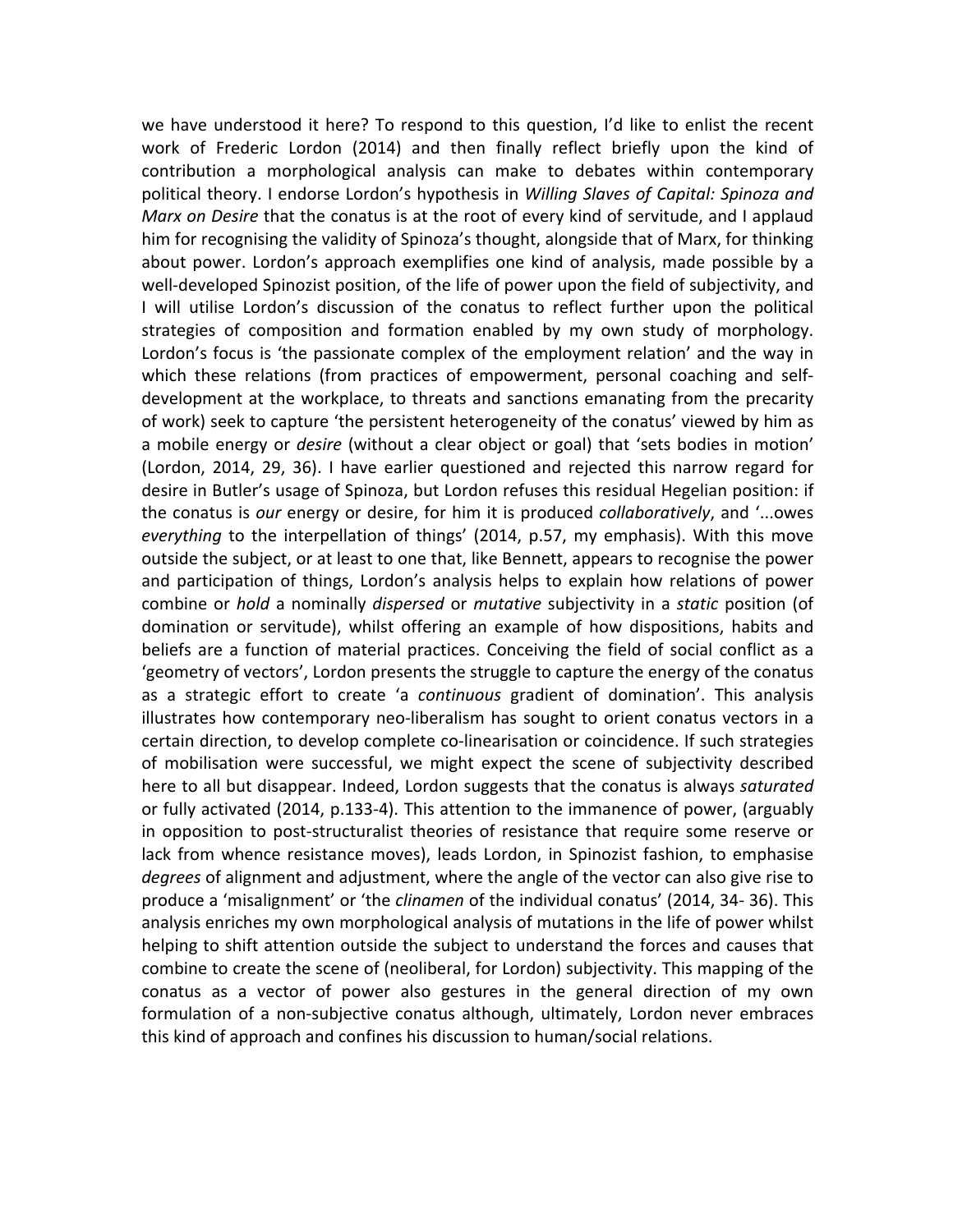The theory of morphology developed here has endeavoured to stay close to the new materialist reading of Spinoza whilst making room for the scene of subjectivity. I have demonstrated how Spinoza's own avoidance of the lure of anthropocentrism helps make sense of the paradoxical idea of a subjectivity without the metaphysical subject reconfigured as part of an *individuum*. Utilising Spinoza's philosophy in a quite different way to Butler and Bennett, I have proposed the idea of a non-subjective conatus, and suggested that a morphological analysis of relations is the best way to understand its perseverance and transformation. My analysis endeavours to make sense of the unravelling of the subject *and* its persistence in other forms. It has detached the conatus from the narrow field of human desire, and focused attention upon the scene of subjectivity as folded into a wider, complex body whose relations exceed it and remain necessary for its continued existence. Subjectivity is thus composed of *more than human* aspects. At the same time, this morphological analysis returns a study of power to the discussion: the conatus is the power to persist but it is also a differential force and site of conflict.

These new observations bring sharply into focus some of the apparent fault lines within contemporary theory that have sometimes created unhelpful breaks or fractures between approaches, as seen in the various linguistic, discursive, materialist or biological turns of recent years. Adopting the kind of morphological analysis presented here, we might usefully revisit some of these fault lines in order to trace out important conceptual continuities, intersections, and affinities between these often opposed approaches. At the very least, by placing the spotlight on the scene of subjectivity, the contemporary political theorist might avoid the false antinomy between agency and structure, whilst continuing to track the production and composition of subjectivity in new political forms.

# **Acknowledgements**

 

I would like to thank Lisa Disch, Filippo del Lucchese, Kim Hutchings, Sue Ruddick, Lasse Thomassen and the two anonymous readers of *CPT* for helpful discussions, suggestions, and reviews of earlier drafts of this article.

#### **Notes**

 $<sup>i</sup>$  Freeden (1998) uses the idea of morphology in a different sense to describe ideology.</sup>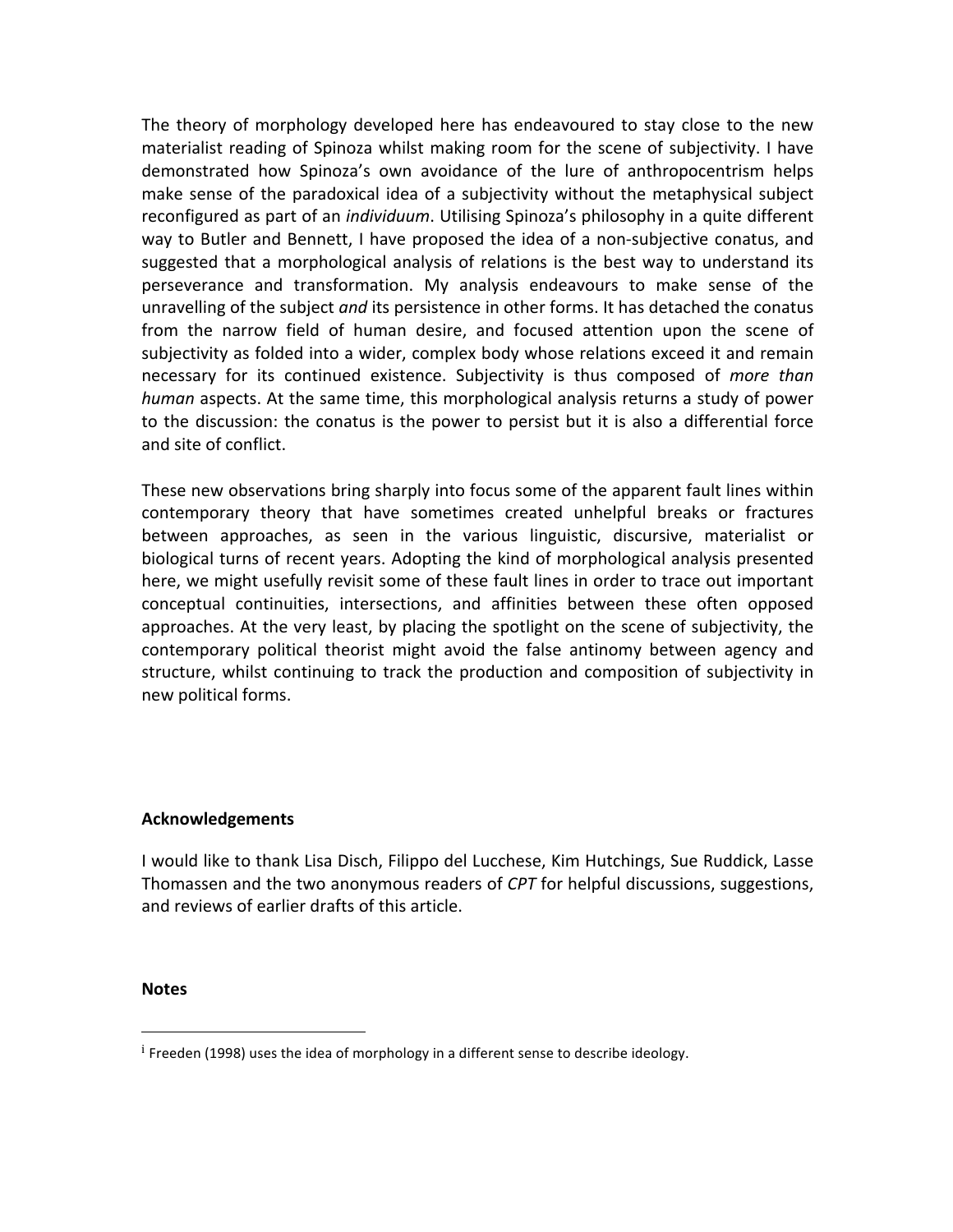<sup>ii</sup> Some readers might here recall the work of Paul Pierson (2000) on 'increasing returns'. He analyses the temporal patterns of stability and change within which forms of political organization unfold and persist as part of a dense network of major and minor historical and political factors.

<u> 1989 - Andrea Santa Andrea Andrea Andrea Andrea Andrea Andrea Andrea Andrea Andrea Andrea Andrea Andrea Andr</u>

iii All references to Spinoza's texts are taken from Curley's translation (Spinoza, 1985), unless otherwise stated, and use the following abbreviations: EII (Part II of the Ethics); Dem (demonstration) P (proposition); Def (definition); Scol (scolium); Cor (corollary); L (Letter); PCP (Principles of Cartesian Philosophy).

iv Bennett's form of vital materialism draws Spinoza closer to the early materialism of Democritus, Lucretius, Epicurus, to Nietzsche, Diderot, Thoreau, Bergson, and further, to Deleuze, Latour, Varela, and others. Butler, in contrast, draws Spinoza close to Hegel and Adorno, to the phenomenology of Merleau-Ponty, and to her longstanding interest in psychoanalytic theory.

<sup>v</sup> Both references to the subject as *subjectum* in Spinoza's *Ethics* occur in relation to the first kind of (illusory) knowledge (see EIII p5; EV ax1).

vi For opposing views see Collier (2002) and Rice (1990). The terms of this debate repeat the antinomy between agency and structure, although Collier's nuanced argument certainly avoids this opposition.

<sup>vii</sup> For a discussion of imagination as such an impersonal conductor see Williams (2007).

 $\frac{v_{\text{iii}}}{v_{\text{iii}}}$  I suggest this is a weak ontology since it provides only a frame, or set of conditions, for the political relations that ultimately mobilise it.

ix Hull (2012) and Sharp (2011) begin this kind of work but not in the direction developed here. <sup>x</sup> See Honig (2010), Murphy (2011), and Braidotti (2006) for competing readings of Butler's humanist politics.

#### **References**

Althusser, Louis (1971), *Essays on Ideology*, London: New Left Books

Balibar, Etienne (1998), *Spinoza and Politics* Trans. P.Snowdon, Intro.W.Montag, London: Verso Books 

Balibar, Etienne (1997), 'Spinoza: From Individuality to Transindividuality' Mededelingen vanwege het Spinozahauis Delft: Eburon

Bennett, Jane (2015), 'Ontology, Sensibility, Action' *Contemporary Political Theory* 14, 1, 82-89

Bennett, Jane (2010), *Vibrant Matter: a political ecology of things*, Durham and London: Duke University Press 

Bennett, Jane (2006), 'In parliament with things' in Tonder, Lars and Lasse Thomassen eds. *Radical Democracy: Between Abundance and Lack Manchester, UK: Manchester University Press* 

Braidotti, Rosi (2013) *Posthumanism* Cambridge: Polity Press

Braidotti, Rosi (2006) 'Affirmation versus Vulnerability : On Contemporary Ethical Debates' Symposium: Canadian Journal of Continental Philosophy 10,1, 235-54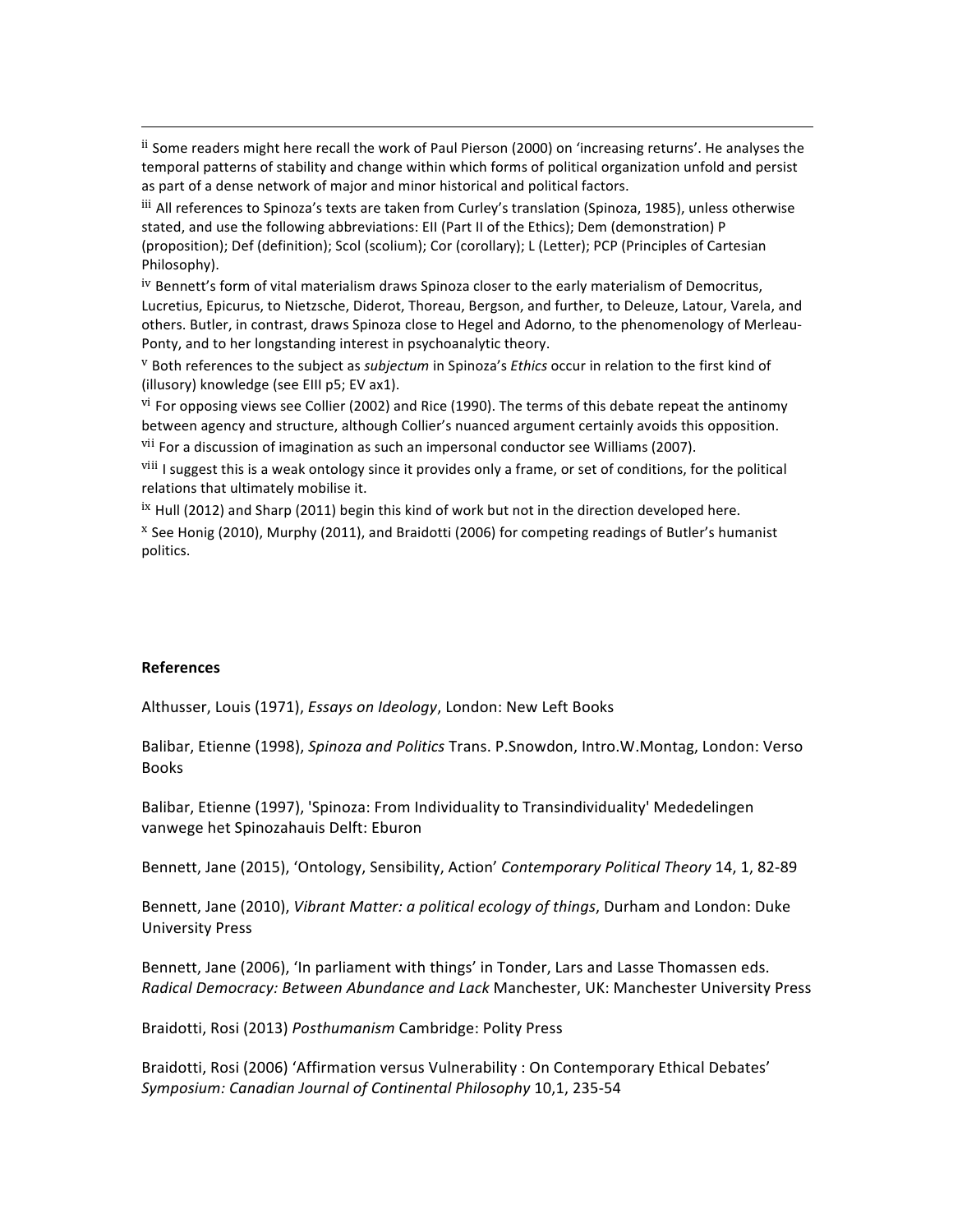Butler, Judith (2006) 'The Desire to Live: Spinoza's *Ethics* Under Pressure' in V.Cahn, N.Saccamano, and D.Coli (eds) *Politics and the Passions 1500-1850.* Princeton, New Jersey: Princeton University Press.

<u> 1989 - Andrea Santa Andrea Andrea Andrea Andrea Andrea Andrea Andrea Andrea Andrea Andrea Andrea Andrea Andr</u>

Butler, Judith (2005), *Giving An Account of Onself.* New York, Fordham University Press.

Butler, Judith (2004) *Undoing Gender* New York and London: Routledge

Butler, Judith (1997), *The Psychic Life of Power*, Stanford: Stanford University Press

Butler, Judith and Malabou, Catherine (2011) 'You Be My Body For Me:Body, Shape, and Plasticity in Hegel's *Phenomenology of Spirit'*, in Stephen Houlgate and Micheal Baur (eds) A *Companion to Hegel* Oxford: Blackwell 

Canguilhem, Georges, (1994), *A Vital Rationalist*, New York: Zone Books Carver, Terrell and

Chambers, Samuel, C (2008) *Judith Butler and Political Theory: Toubling Politics* 

New York and London: Routledge 

Chambers, Samuel, C (2004) *Untimely Politics* Edinburgh: Edinburgh University Press

Collier, Andrew (2002) 'The Materiality of Morals: Mind, Body and Interests in Spinoza's *Ethics'* in Segal, Gideon and Yovel, Yirmiyahau (eds) Spinoza, Burlington: Ashgate

Combes, Muriel (2013) Gibert Simondon and the Philosophy of the Transindividual trans. Thomas LaMarre Cambridge, Mass: The MIT Press

Deleuze Gilles (1990) *Expressionism in Philosophy* trans. Martin Joughin New York, NY: Zone Books

Deleuze Gilles (1988a) *Spinoza: Practical Philosophy* trans. R.Hurley San Francisco: City Lights

Deleuze Gilles (1988b) *Foucault* trans. Sean Hand, Minneapolis: University of Minnesota Press

Feuer Lewis (1987) Spinoza and the Rise of Liberalism Edison, NJ: Transaction Publishers

Foucault, Michel (1970) The Order of Things, London, Tavistock

Foucault, Michel (1990) The History of Sexuality Volume 1: An Introduction trans. R.Hurley London: Penguin Books

Freeden, Michael (1996) *Ideologies and Political Theory* Oxford: Clarendon Press

Haraway, Donna (2015) 'Anthropocene, Capitalocene, Plantationocene, Chthulucene: Making Kin' *Environmental Humanities* 6, 159-165 

Hardt, Michael and Negri, Antonio (2001) *Commonwealth Cambridge, Mass:* Harvard University Press Hardt, Michael and Negri, Antonio (2005) *Multitude* London: Penguin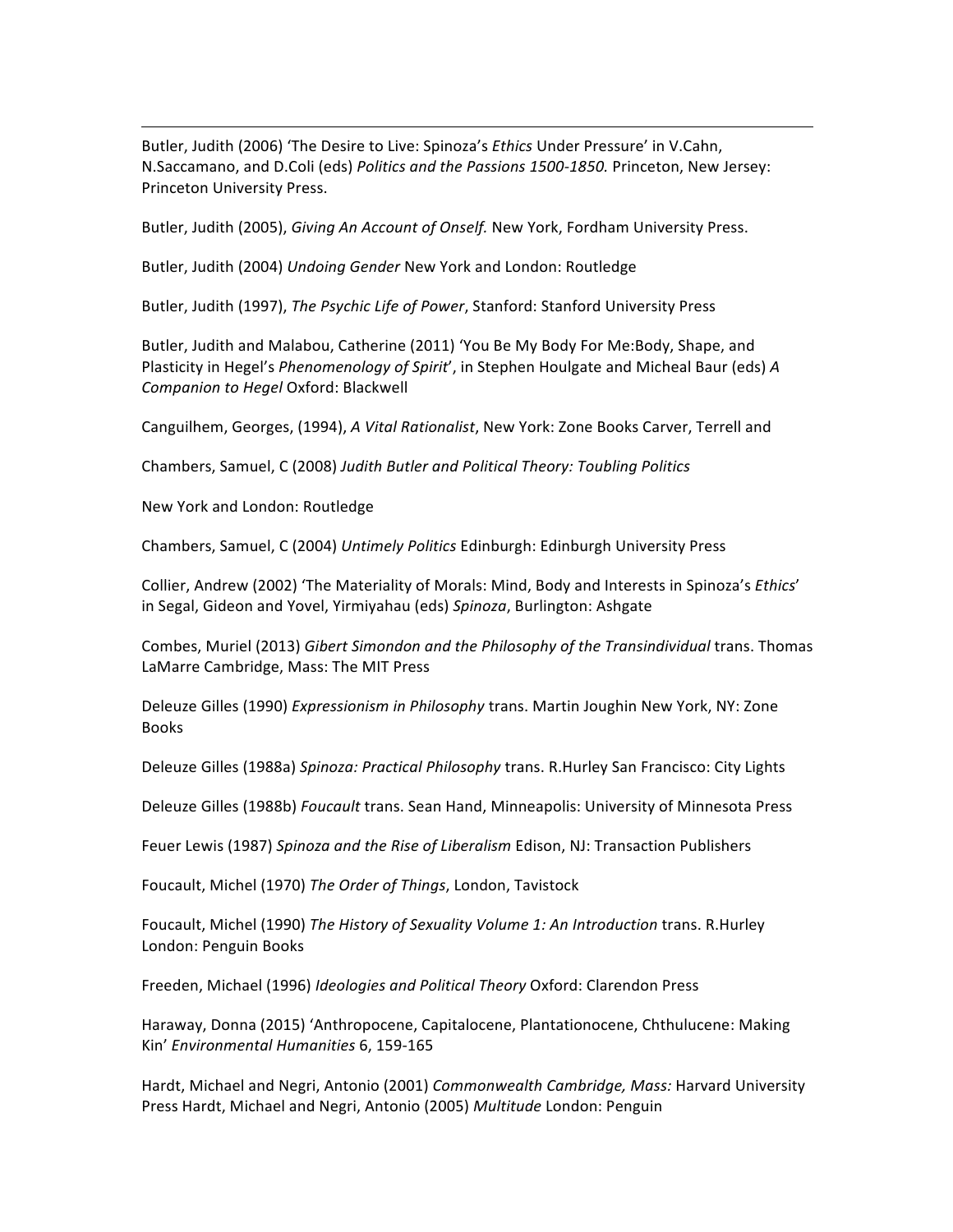Honig, Bonnie (2010) 'Antigone's Two Laws: Greek Tragedy and the Politics of Humanism' New *Literary History* 41, 1-33 

<u> 1989 - Andrea Santa Andrea Andrea Andrea Andrea Andrea Andrea Andrea Andrea Andrea Andrea Andrea Andrea Andr</u>

Hinton, Peta and Iris van der Tuin (2014) 'Preface' to Special issue 'Feminist Matters: The Politics of New Materialism' Women: A Cultural Review 25, 1, 1-8

Hull, Gordon (2012) 'Of Suicide and Falling Stones: Finitude, Contingency, and Corporeal Vulnerability in Judith Butler's Spinoza' in Hasana Sharp and Jason E. Smith (eds) *Between Hegel* and Spinoza: A Volume of Critical Essays London: Continuum

James, Ian (2012) The New French Philosophy Cambridge: Polity Press

Johnston, Adrian (2012) 'Think big: Toward a grand neuropolitics  $-$  or, Why I am not an immanent naturalist or vital materialist' in Frank Vander Val k(ed) *Essays on Neuroscience and Political Theory: Thinking the Body Politic London and New York: Routledge* 

Leys, Ruth (2011) 'The Turn to Affect' Cultural Inquiry 37, 434-472

Lloyd, Moya (2007) *Judith Butler: From Norms to Politics* Clarendon: Polity

Lloyd, Moya (2008) 'Towards a cultural politics of vulnerability: precarious lives and ungrievable deaths' in Carver, T and Chambers, S (eds) Judith Butler's Precarious Politics: Critical Encounters London: Routledge

Morfino, Vittorio (2006) 'Spinoza: An Ontology of Relation' *Graduate Faculty Philosophy Journal* 27, 1, 103-127 

Murphy, Ann.V (2011) 'Corporeal Vulnerability and the New Humanism' *Hypatia* 26,3,575-590 21

Pierson, Paul (2000) Path Dependence, Increasing Returns, and the Study of Politics." 2000. *American Political Science Review* 94(2): 251-267 

Read, Jason (2016) The politics of transindividuality Leiden, The Netherlands, Koninklijke Brill

Rice, Lee (1990) 'Individual and Community in Spinoza's Social Psychology' in E. Curley and P.F.Moreau (eds) *Spinoza: New Directions* Leiden, E.J. Brill 

Spinoza, Baruch de (1985) *Collected Works of Spinoza* Vol One E.Curley ed. and trans. Princeton N.J., Princeton University Press

Sharp, Hasana (2011) Spinoza and the Politics of Renaturalization Chicago: Chicago University Press 

Washick, Bonnie and Wingrove, Elizabeth (2015) 'Politics that Matter: Thinking about power and justice with the new materialists' Contemporary Political Theory 14, 1 63-89

Williams, Caroline (2013) 'Althusser and Spinoza: the enigma of the subject' in Diefenbach, K,